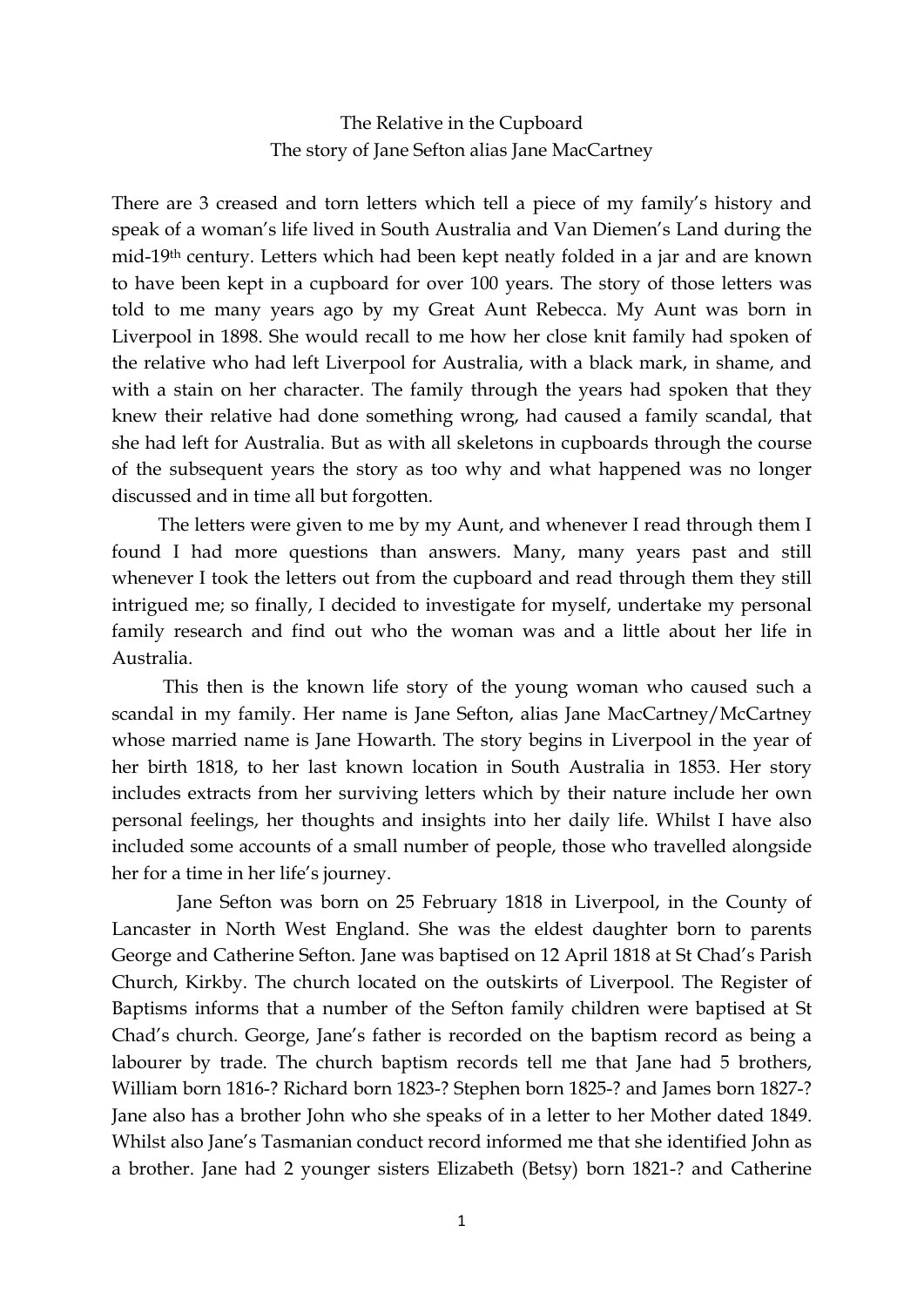born 1829-06. It is Catherine who is my direct family relative upon my Fathers paternal side.

 In England there are no census records which identify names before the 1841 census. Therefore apart from the St Chad's baptism register and family baptism certificate I found no further record of the family until Jane's offence is reported in local Liverpool newspapers in 1838.

The newspapers of the day provided me with fascinating accounts of local, national and international news and stories. There were reports of local Liverpool news, London news, to articles from all over the world such as the Americas, Australia, and India, to name just a few. But importantly for me the Liverpool newspapers, of which there were several printed at that time provided me with the Liverpool Police Court reports and the Liverpool Quarter Session reports, which include a recording of Jane's crime and conviction.

 The first recording of Jane's crime is reported in 'The *Liverpool Mail. Saturday 1, December 1838'* at the section for 'Liverpool Police Court'.

ANOTHER PIG-JOBBER ROBBED

 Jane McCartney was charged with having robbed a pig-jobber named Brian McMahon on Thursday evening. The Irishman stated that he had been down to inquire about the sailing of the steamer Victoria, and about eight o'clock he was returning to his lodgings in Jamaica Street, when a woman came up and informed him that it was a very wet night. Brian, being pretty nearly soaked through, had been well acquainted with the fact before; but with national politeness he answered, 'It is, my dear.' The woman then asked the Irishman to treat her; but he answered;" I have no call to treat you.""Sure, I know that," said the woman, "and so I'll treat you." "Not at all," answered Brian, "there's not the least call on you to do so."The complainant then walked up Chapel-Street into Covent-garden, the woman accompanying him. The prisoner McCartney then made her appearance and both females began an external examination of the Irishman's pockets. To this Brian objected; but the women paid not the slightest attention to his scruples. At length, his first tormentor caught hold of his coat laps, and thrust her hand into the pockets; while the prisoner threw her left arm round his neck, and with her right hand snatched his purse out of the breast-pocket of his coat. The purse contained ten sovereigns and 30s.in silver .The women then ran away, but the complainant pursued them, and apprehended the prisoner. Before he caught her, he saw her stoop down near to a cellar hole, but the money could not be found either upon her person or in the street.

The prisoner was remanded to take her trial.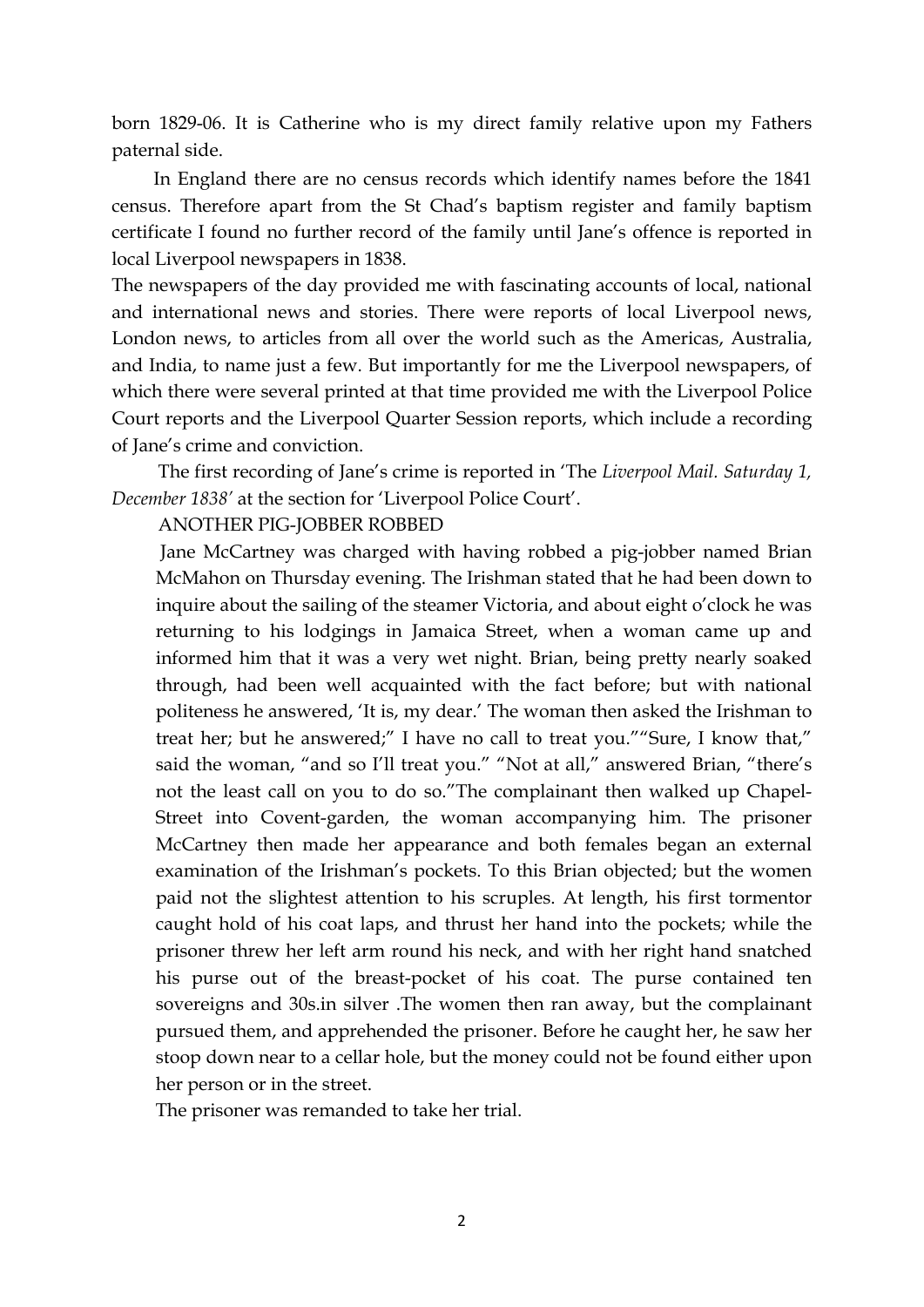Jane's trial was held on 4 December 1838 at the Court of Quarter Sessions in the Crown Court, in the Sessions House in Chapel Street Liverpool. Jane didn't travel very far from the scene of the crime to the court house, as the court house was located just metres from the spot where Jane and her female accomplice had committed the robbery. The court house building is no longer standing. However you can still walk in Jane's, accomplice and Brian McMahon's footsteps. To retrace their steps I walked with the waterfront behind me up Chapel Street and turned right into Covent Garden. At the corner where both streets meet is one of Liverpool's oldest public houses, the 'Pig and Whistle'. This was a popular pub for seafarers during the 19th century and is still a popular Liverpool pub today.

 I found reading the original indictment files and the hand written papers black in parts with dirt and brown in discolouration with age a humbling experience. Why was this? It was because each page provided me with an account of what happened on that particular day in history in 1838. It told me a little of the life of a person, their past, their present. But also because of their sentence and with the benefit of current knowledge what the lives of those convicts future would be. Little did anyone of them know or even conceive that in 176 years' time someone would want to read about what had happened in their lives.

 For Jane her trial on the 4 December 1838 is recorded as 'number 33' on the court indictment file for that day. Jane is reported as accused of 'Simple Larceny' and 'Felony' and presents a 'P.N.G –Plead Not Guilty'. The following witnesses were 'sworn 1st day', the victim *'*Brian MacMahon,' and 'John Parks'. The court indictment record states:

The Jurors of our Lady the Queen , upon their oath present, That Jane MacCartney late of the Borough of Liverpool, in the County of Lancaster, Singlewoman on the twenty ninth Day of November in the second year of the Reign of our Sovereign Lady Queen Victoria , by the grace of God of the United Kingdom of Great Britain and Ireland Queen, Defender of the Faith , with Force and Arms, at the Borough aforesaid , in the County aforesaid, and within the Jurisdiction of this Court, ten pieces of the current gold coin of the realm called sovereigns of the value of ten pounds thirty pieces of the current silver coin of the realm called shillings of the value of one shilling each and one purse of the value of one penny of the Monies, Goods and Chattels of Brian MacMahon upon the person of the said Brian MacMahon being found, did then and there from the person of the said Brian MacMahon feloniously steal, take, and carry away, against the form of the statue in that one case made and provided against the Peace of our said Lady the Queen, her Crown and Dignity

Written in the top right corner of the court paper along with Jane's plea it reads, 'Jury say Guilty. Transportation for ten years'.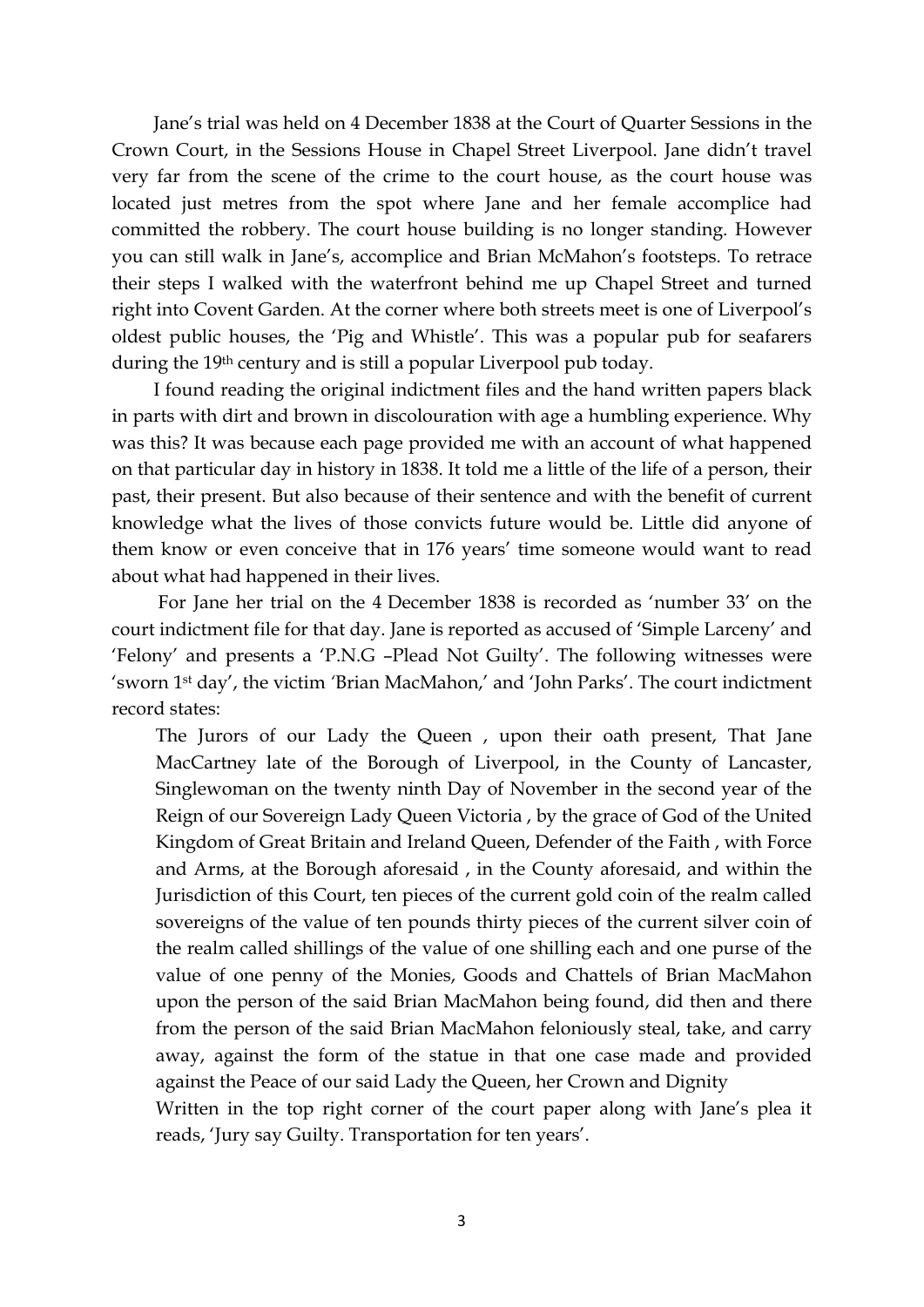A further newspaper '*The Liverpool Mail. Thursday 6 December* 1838', records the language and the mood of the victim.

Robbing a Pig-Jobber

Jane McCartney indicated for having stolen from Brian MacMahon a purse containing ten sovereigns and 30s, was found guilty, and sentenced for ten years transportation. Brian excited a general burst of laughter by stating, in reply to a question, "Oh, that is the tory who robbed me, I am sure"(meaning the prisoner)

 When I read the accounts of the newspaper reports and the court reports coupled with my knowledge of Liverpool during the first half of the 19th century, my initial assumption of Jane is that she was a street wise young woman, one who knew her way around an expanding city and Port of Liverpool. Life for her in what was one of the most densely populated cities in England would have been hard, rough and tough. However casting my assumptions aside I feel the court trial must have been a frightening and intimidating experience for young 20 year old woman. A scene where there is a lone female, standing tried, accused and convicted in a courtroom comprised entirely of men, sentenced to an unknown future in a distant unknown country.

 Jane was not the only woman on trial that day at the Liverpool Quarter Sessions to be convicted and transported. Three further women were also. They were Julia Doyle, Mary Johnson and Eliza Flaherty.

Julia's crime is reported in *'The Liverpool Mail. Thursday November 29, 1838'*.

ROBBING A PIG DROVER

Julia Doyle was placed at the bar on the following charge: - Charles Waters said, that he was a pig–jobber, and lived at Dundalk. He had been in England since the month of August, and had taken pigs to Manchester, where he sold them. On Monday last he came to Liverpool intending to return home. He had in his possession a £5 Bank of England note, some sovereigns and half sovereigns, together with some silver, making in the whole upwards of £37. A little after ten o'clock he was returning to his lodgings, when he met the prisoner near to the corner of Pall Mall. She asked him whether he would "stand two pemfy-worth, "and the generous Irishman at once consented. They accordingly went into the house of Mr. Gore, at the corner of Smithfield-street, where the couple had two glasses each. When the Irishman paid for the whisky he saw that all his money was safe. On going out, the beautiful Julia requested her kind-hearted countryman to give her something to buy her breakfast on the following morning. The witness declared that he had no change; but the woman, who had seen his purse, knew better, and the Irishman afterwards confirmed it by again going into the public house, and treating her to another glass. On coming out she repeated her request for money. They were then near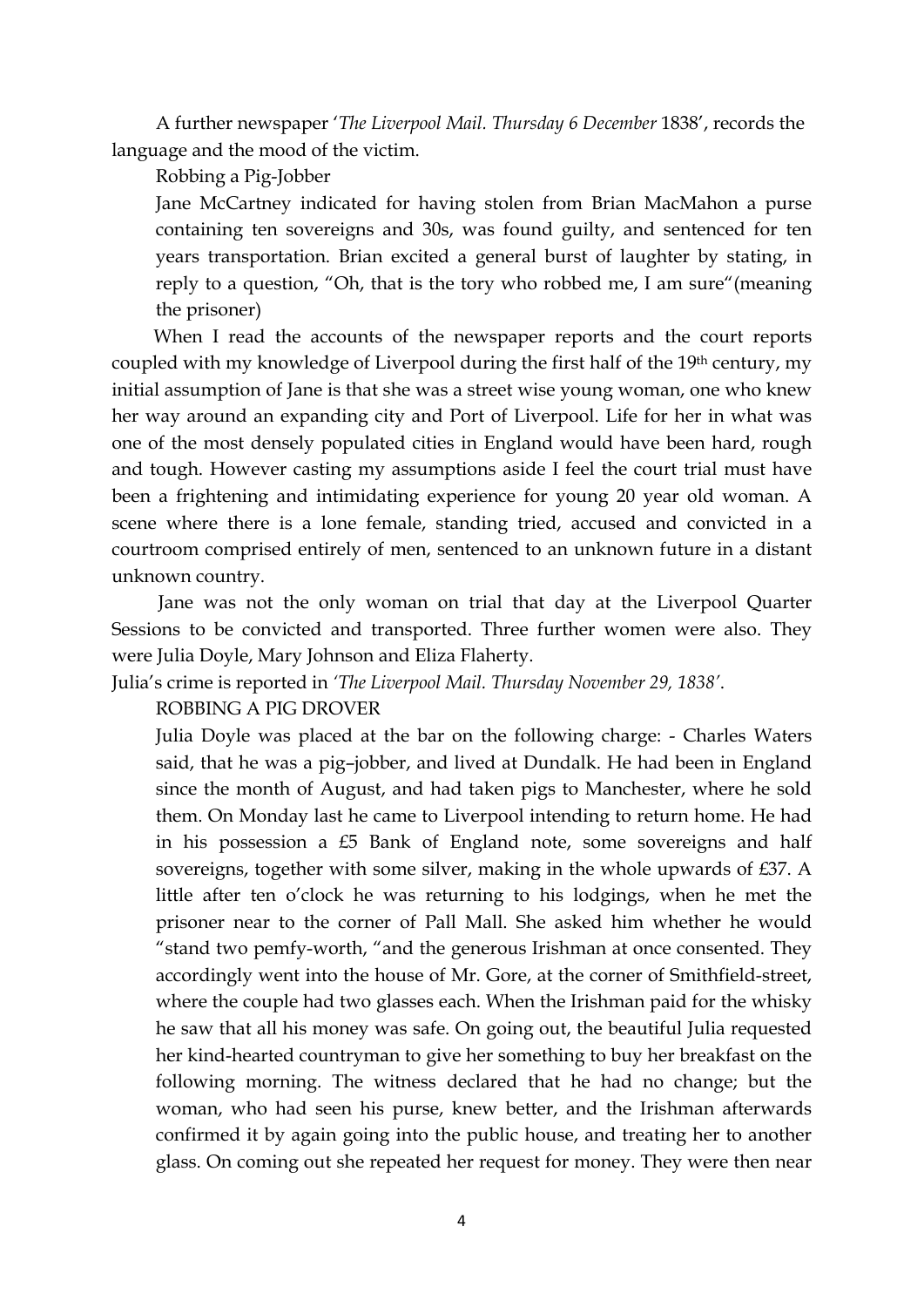a gateway close to Thomassons pawn – shop, and the man took out his purse to give Julia a shilling, when she snatched it out of his hand and ran through the gateway. The Irishman pursued, but could not overtake her. He gave information to the police, and the woman was apprehended early on Wednesday morning by officer No.37, in a house in Milton-street.

Mrs Gore proved that the prisoner and Waters came into her house on Monday night, and had something to drink together, for which the man paid. He seemed to have a number of sovereigns in his purse, which the prisoner saw.

Policeman No.37, apprehended Doyle, but could not find any money, either upon her person or in the house.

The prisoner denied that she had ever seen Waters before Wednesday morning, when he was brought to her house to identify her.

She was remanded to take her trial.

 For Julia her trial on the 4 December 1838 is recorded as 'number 32' on file for that day. She is reported accused of 'Simple Larceny'. She made a 'P.N.G - Plead Not Guilty'. Three witnesses were 'sworn 1st day; Charles Waters, Mary Gore, James Lynch'. The court indictment record states:

The Jurors for our Lady the Queen, upon their Oath present, That Julia Doyle the wife of John Doyle late of the Borough of Liverpool, in the County of Lancaster, Laborer on the twenty sixth day of November in the second year of the Reign of our Sovereign Lady Queen Victoria, by the Grace of God of the United Kingdom of Great Britain and Ireland, Queen, Defender of the Faith, with Force and Arms at the Borough aforesaid, in the County aforesaid, and within the Jurisdiction of this Court, twenty eight pieces of the current Gold coin of the realm called Sovereigns of the value of twenty eight pounds six pieces of the current gold coin of the realm called half sovereigns of the value of ten shillings each twenty pieces of the current silver coin of the realm called shillings of the value of one shilling each and one purse of the value of one penny of the goods and chattels of Charles Waters and one Bank note for the payment of money to wit for the payment of five pounds of lawful money and of the value of five pounds of lawful money the said Bank note being then and there the property of the said Charles Waters and the said sum of money payable and secured by and upon the said Bank note being then and there wholly unpaid and unsatisfied to him the said Charles Waters the proprietor there of upon the person of the said Charles Waters being found, did then and there from the person of the said Charles Waters feloniously steal, take, and carry away, against the form of the statute in that case made and provided and against the Peace of our said Lady the Queen, her Crown and Dignity.

Written in the top right corner of the court paper along with Julia's plea it reads, 'Jury say Guilty'. Transportation for ten years'.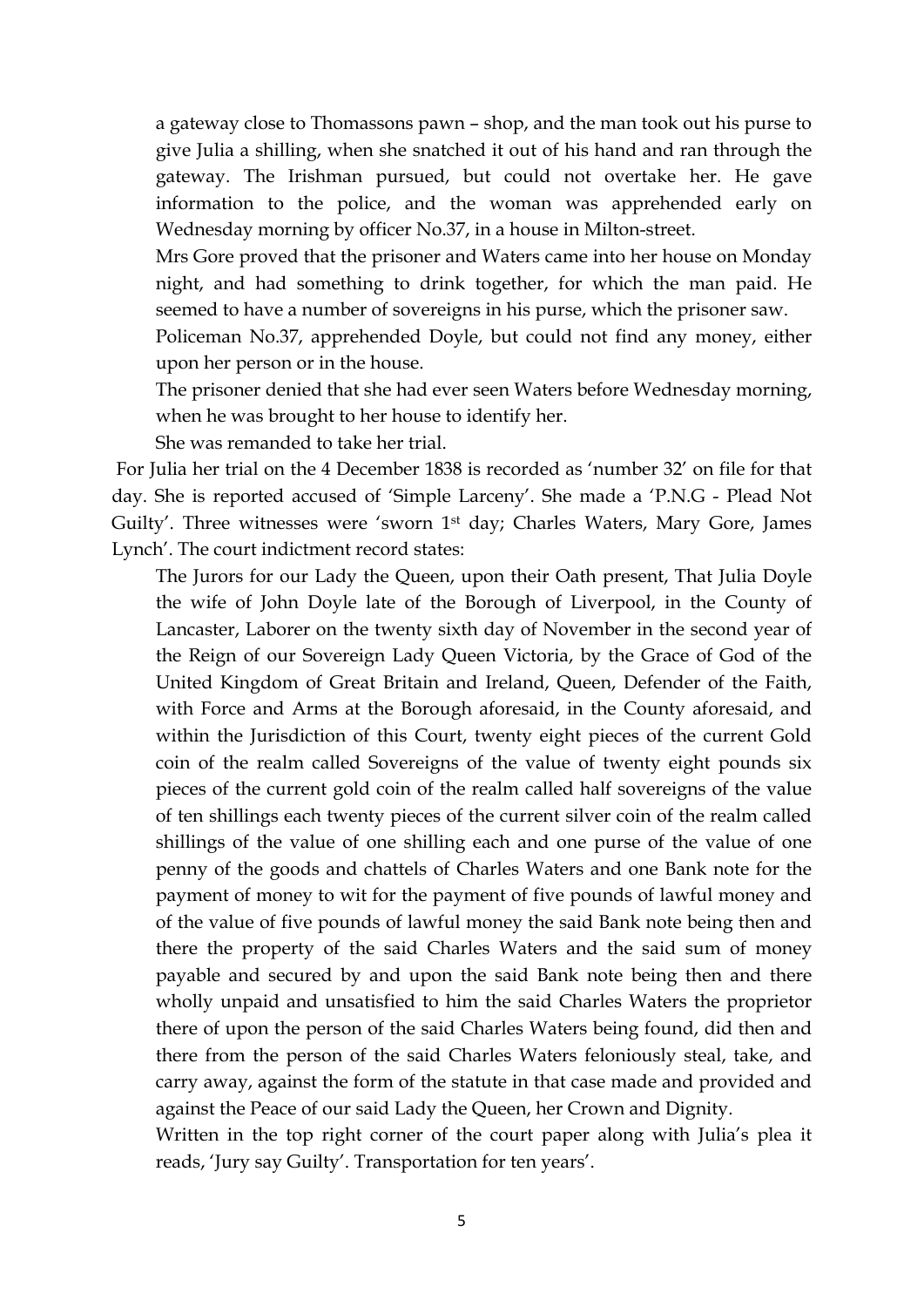There is an additional report recorded in '*The Liverpool Mail. Thursday,* December 6, 1838'.

## ROBBERY FROM THE PERSON

Julia Doyle, 37, was indicated with having stolen from Charles Waters, a pigjobber from Dundalk, a bag containing money, in gold, silver, and a £5 bank note, to the amount of upwards of £37. The robbery took place on the night of the 26th November, and the prisoner was apprehended on the morning of the 28th, in Milton-street. The prosecutor was positive as to the identity of the prisoner. She was found guilty, and sentenced to transportation for ten years.

Mary Johnson was first tried and convicted on the 22 October 1838, alongside Michael Langan. I can locate no newspaper reports relating to the crime. The trial recorded as 22 October 1838 is recorded as 'number 72' on file for that day. Mary is reported accused of 'Larceny'. She made a 'P.G - Plead Guilty'. Three witnesses were 'sworn 4th day William Roberts, William Campbell, Edward O'Brien'. The court indictment record states:

 The Jurors for our Lady the Queen, upon their Oath present, that Mary Johnson late of the Borough of Liverpool, in the County of Lancaster, Singlewoman on the twenty fourth day of October in the second year of the Reign of our Sovereign Lady Victoria, of the United Kingdom of Great Britain and Ireland, Queen, Defender of the Faith, with Force and Arms at Liverpool aforesaid, and within the Jurisdiction of this Court, One Jacket of the value of Ten Shillings and One Handkerchief of the value of One shilling of the Goods and Chattels of William Roberts then and there being found, feloniously did steal, take and carry away, against the Peace of our said Lady the Queen, her Crown and Dignity.

And the Jurors aforesaid, upon their Oath aforesaid, do further present that Michael Langan late the Borough aforesaid Laborer afterwards to wit, on the same day and year aforesaid, with force and arms at Liverpool aforesaid, and within the Jurisdiction aforesaid, the said Goods and Chattels, so as aforesaid, feloniously stolen, taken, and carried away, feloniously did receive and have he the said Michael Langan then and there, well knowing the same to have been feloniously stolen, taken, and carried away against the form of the Statute in such case made and provided, and against the Peace of our said Lady the Queen, her Crown and Dignity.

Written in the top right corner of the court paper along the plea it reads, 'Michael Langan jury say guilty Mary Johnson seven years transportation Michael Langdon Twelve cal months BHCHL'. BHCHL reads Michael received 12 calendar months at the Borough House of Correction Hard Labour.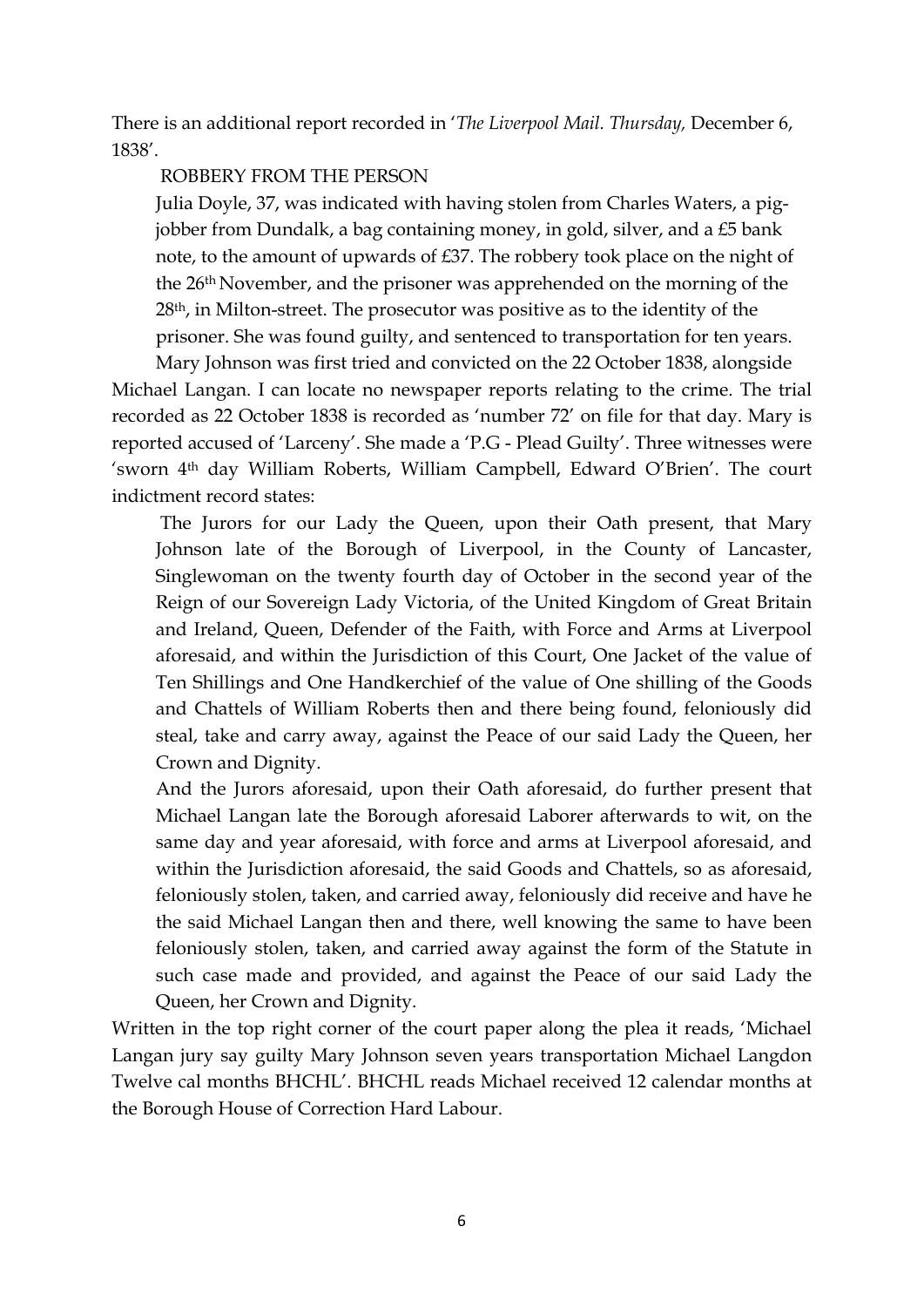However Mary is certainly free to walk about Liverpool as Mary committed a further crime that following November 1838. For two newspapers report that William is accused of a similar crime of stealing garments of clothing and that Mary is accused of attempting to pawn a coat at the pawnbrokers.

William and Mary's crime was reported in '*The Liverpool Times, And Billinge's Advertiser. Tuesday, December 4, 1838'.* 

THEFT FROM A MERCHANT'S OFFICE.\_ Wm. Johnson and Mary Johnson (brother and sister) were placed at the bar of the police office yesterday, charged with having been concerned in stealing a top-coat, value £3., from the counting-house of Eaton Hall, merchant, Exchange-street West. Mr. Hall stated that on Wednesday afternoon last he went out of his office, and left a brown coat hanging there. He locked the door, but left the key in the lock. In less than half an hour he returned, and found the door in the same state. On entering the office he immediately missed the coat, in one of the pockets of which was a handkerchief. Mr. Hall gave information at the police–office, and bills were as usual printed and circulated. This led to the discovery that the coat had been pawned by the prisoner, Mary Johnson, at the shop of Mr. Pye, in Bevington– bush. Thomas Robertson, apprentice with Mr. Pye, stated that about six o'clock on Wednesday night, Mary Johnson entered the shop and presented the coat, requesting twenty shillings lent upon it. She said her name was Mary Roberts. The pawnbroker had known her before, from frequented hiss hop. He lent her seventeen shillings on the coat. About an hour afterwards a bill arrived, in which the coat was described. Information of the coat having been pledged was sent to Constable Barton, who called upon the pawnbroker on Saturday afternoon, accompanied by Mr. Hall, who at once claimed his coat and redeemed it. Barton told the witness, Robertson, that he was to detain the pledger of the coat the first time she called. He had not left the shop more five minutes, when the prisoner entered. Barton was sent for, and he took her into custody. On the way towards bridewell he said, "I am taking you about the brown top-coat which you pledged for seventeen shillings you may please yourself whether you say anything about it or not ." She said, "I got it from my brother William, who told me to pledge it for a pound; I got seventeen shillings upon it, and I gave him the money and the ticket." Barton lodged her in bridewell, and then went in search of the prisoner William Johnson, whom he found in a house in a court in Ford-street. He said, "have you given a top-coat to your sister to pledge?"He replied, "I have not - I know nothing about it." Barton took him to the bridewell. "This day," said Barton, when the prisoners were before the Magistrates, and without any question having been put to William Johnson, he said,, " I got the coat from a gentleman at Princes Dock, who sent me to pledge it. I gave it to my sister." The prisoners having been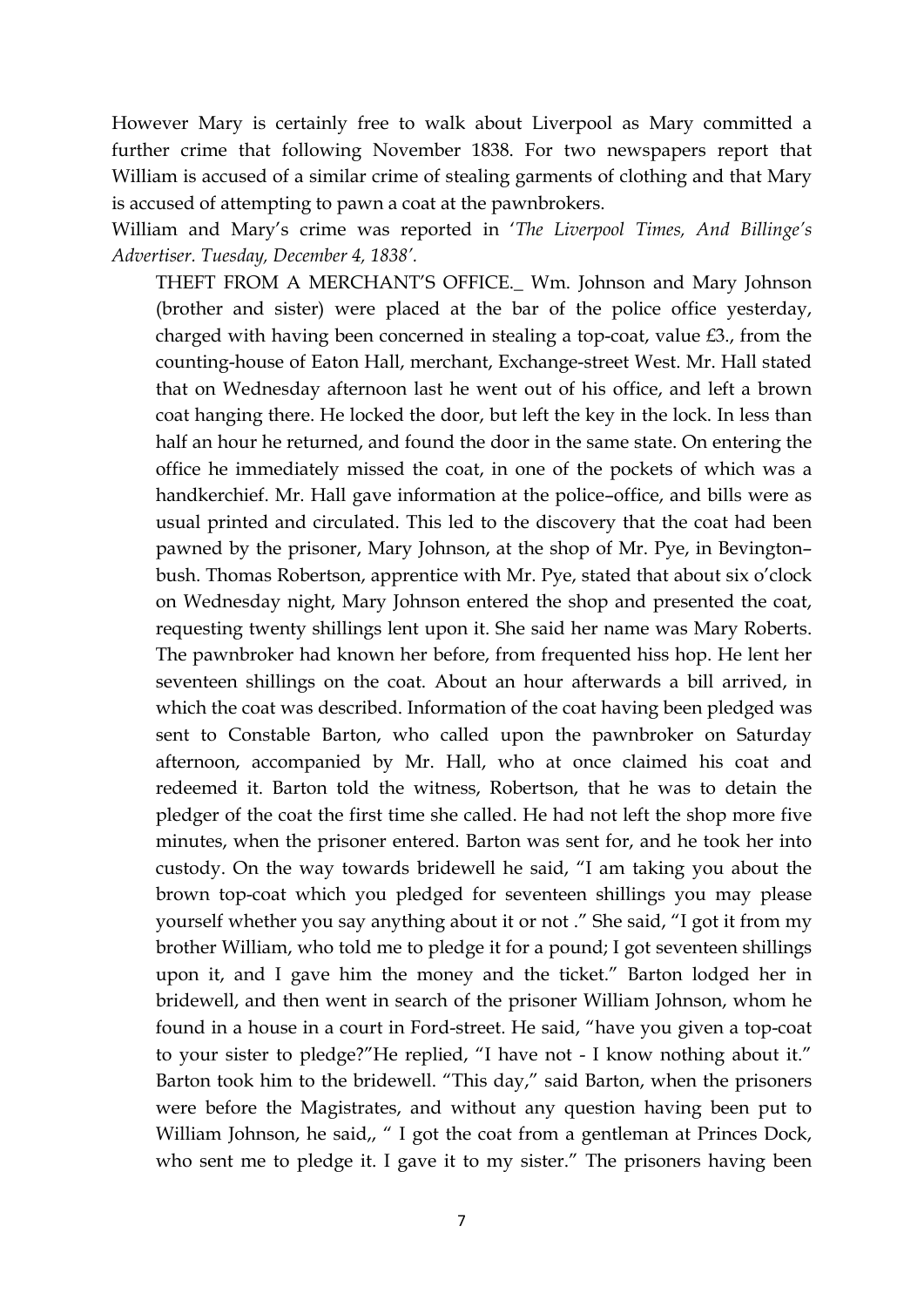cautioned by the magistrate, William Johnson said, "I did give the coat, and I am verry sorry that I did." The girl said, "I can bring the person that saw him (William Johnson) give me the coat." The prisoners were committed at the Borough Sessions, which commence this morning (Tuesday).

Mary was tried alongside her younger brother William. Their trial on 4 December 1838 is recorded as 'number 34' on file for that day and states accused of 'Larceny' with a 'previous conviction'. William made a 'P.G' -Plead Guilty and Mary a 'P.N.G' –Plead Not Guilty. Three witnesses were 'sworn 1st day Eaton Hall, Thomas Robertson and Thomas Barton'. The court indictment record states:

THE Jurors for our Lady the Queen, upon their Oath present, that William Johnson late of the Borough of Liverpool, in the County of Lancaster, Labourer on the twenty eight Day of November in the second year of the Reign of our Sovereign Lady Queen Victoria, by the Grace of God, of the United Kingdom of Great Britain and Ireland, Queen, Defender of the Faith, with Force and Arms at the Borough aforesaid, in the County aforesaid, and within the Jurisdiction of this Court, one coat of the value of three pounds and one handkerchief of the value of two shillings of the Goods and Chattels of Eaton Hall then and there being found feloniously did steal take and carry away against the peace of our said Lady the Queen her Crown and Dignity.

And the jurors aforesaid upon do further present that Mary Johnson late of the Borough aforesaid singlewoman afterwards to wit on the same day and year aforesaid with force and arms at the Borough aforesaid and within the jurisdiction aforesaid one coat of the value of three pounds part and parcel of the said Goods and Chattel, so as aforesaid feloniously stolen taken and carried away feloniously did receive and have she the said Mary Johnson then and there knowing the same to have been feloniously stolen taken and carried away against the form of statute in such case made and provided and against the Peace of our said Lady the Queen, her Crown and Dignity. And the Jurors aforesaid, upon their Oath aforesaid, do further present, that at the General Quarter Session of the Peace, holden at Liverpool in and for the said Boroughthe ninth Day of January in the seventh Year of the Reign of His late Majesty King William the Fourth and before the committing of the said Felony, for which the said Mary Johnson, was convicted of Felony, and that the said Felony for which the said Mary Johnson is now above indicted, was committed by her after such previous conviction of her the said Mary Johnson for Felony as last aforesaid, against the form of the Statute in such case made and provided, and against the Peace of our said Lady the Queen, her Crown, and her Dignity.

Written in the top right corner of the court paper along with William and Mary's plea it reads, 'Jury find Guilty each seven years Transportation'.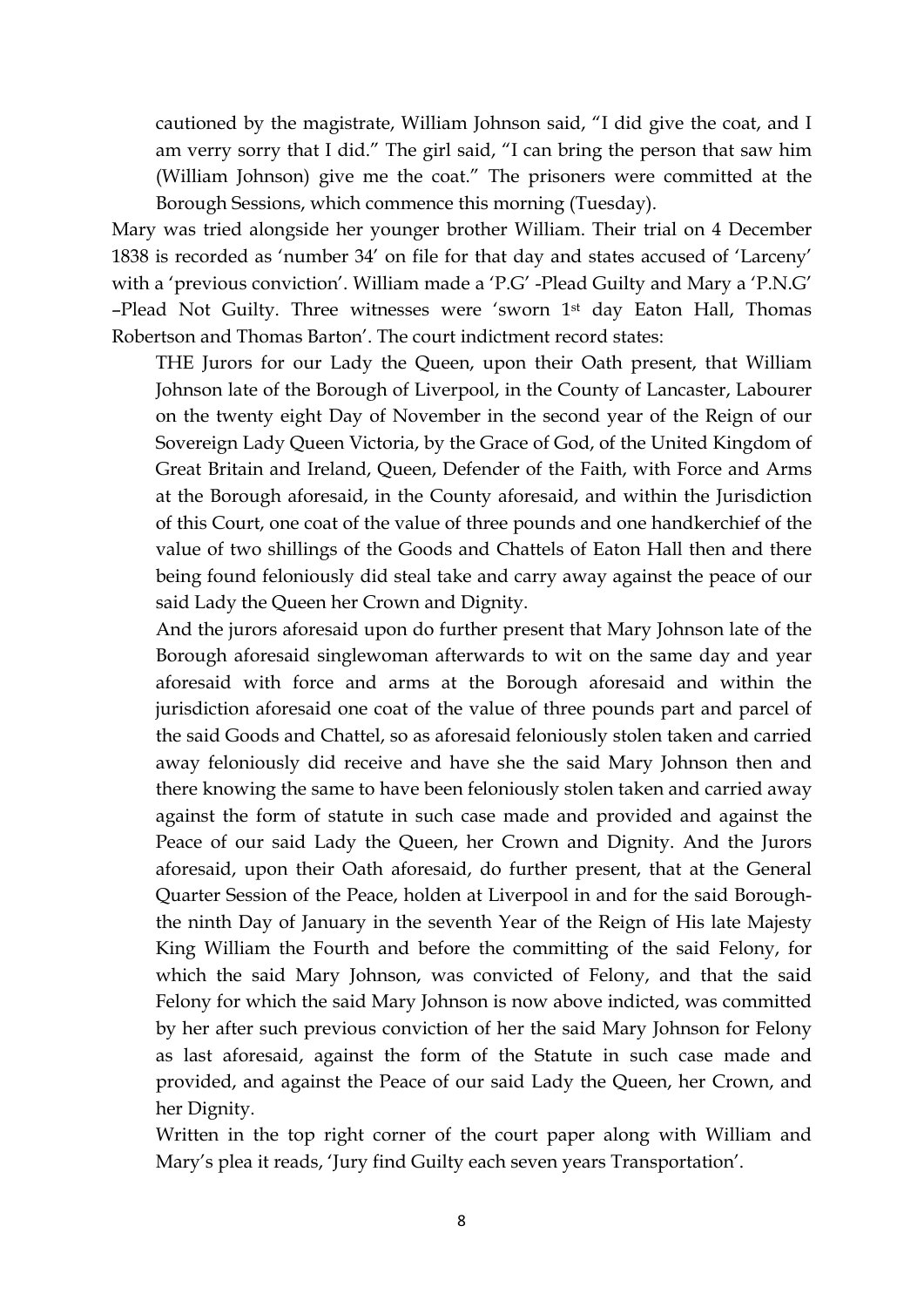With regard to Eliza Flaherty's crime regrettably I cannot locate a newspaper report, as not all crimes were recorded in the newspapers. Eliza was tried along with William Burke. Their trial on the 4 December 1838 is recorded as 'number 23' on file for that day. Eliza and William both made a 'P.N.G–Plead Not Guilty'. There were 5 witnesses 'sworn 1st day Ann Harding, Francis Jones, Mary Hunter, Francis MacCaffery, Maud Augustin'. The court indictment record states:

The Jurors for our Lady the Queen upon their Oath present That William Burke late of the Borough of Liverpool in the County of Lancaster Labourer on the third day of November in the second year of the Reign of our Sovereign Lady Victoria of the United Kingdom of Great Britain and Ireland Queen Defender of the Faith with force and arms at the Borough aforesaid in the County aforesaid and within the Jurisdiction of this Court Six Straw Bonnets of the value of One Pound of the Goods and Chattels of John Harding then and there being feloniously did steal take and carry away against the Peace of our Lady the Queen her Crown and Dignity.

And the Jurors aforesaid upon their Oath aforesaid do further present that Eliza Flaherty late of the Borough aforesaid Singlewoman afterwards to wit on the same day and year aforesaid with force and arms at the Borough aforesaid and within the Jurisdiction aforesaid One Bonnet of the value of five shillings part and parcel of the said Goods and Chattels, so as aforesaid feloniously stolen, taken, and carried away, feloniously did receive and have she the said Eliza Flaherty then and there well knowing the same to have been feloniously stolen, taken and carried away against the form of the statute in such case made and provided and against the Peace of our said Lady the Queen her Crown and Dignity.

And the Jurors aforesaid upon their Oath aforesaid further present that the said William Burke afterwards to wit on the same day and year aforesaid with force and arms at the Borough aforesaid in the county aforesaid and within the Jurisdiction aforesaid six other Straw Bonnets of the value of One pound of the Goods and Chattels of Ann Harding then and there being feloniously did steal, take and carry away against the Peace of our said Lady the Queen her Crown and Dignity.

And the Jurors aforesaid upon their Oath do further present that the said Eliza Flaherty afterwards to wit on the same day and year aforesaid with force and arms at the Borough aforesaid and within the Jurisdiction aforesaid One other Bonnet of the value of five shillings part and parcel of the said Goods and Chattels so as aforesaid feloniously stolen taken and carried away feloniously did receive and have she the said Eliza Flaherty then and there well knowing the same to have been as feloniously stolen, taken and carried away against the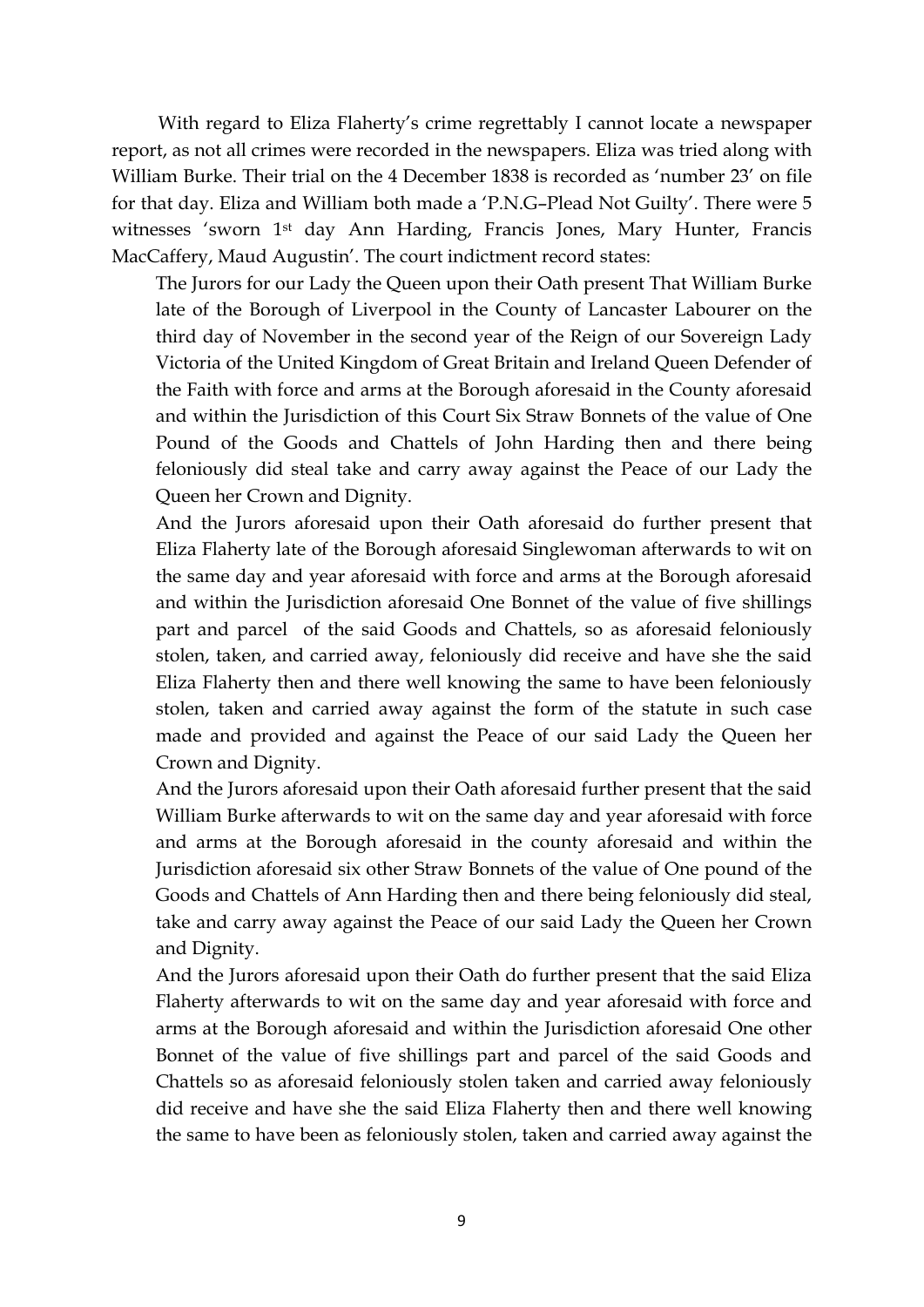form of the statute in such case made and provided and against the Peace of our said Lady the Queen her Crown and Dignity.

Written in the top right corner of the court paper along with Eliza's and William's plea it reads; 'Jury find Guilty Each Seven years Transportation'.

 Unfortunately it is not known where the women were imprisoned pre trial and whilst waiting to be transported. It is several months later on the 9 May 1839 that all four were transported to Hobart, Van Diemen's Land. They sailed from London on the *Hindostan.* Also on board the *Hindostan* voyage is reported to have been Jane's Cousin, Sarah Sefton, who was convicted of 'simple larceny' in October 1838 and transported for 10 years.

 'The *Liverpool Times and Billinge's Advertiser. Tuesday, October 23, 1838'* reports the 'Liverpool Michaelmas Sessions'.

ROBBERY FROM THE PERSON

Sarah Sefton, aged 19, was charged with having, on the night of the  $26<sup>th</sup>$  of July last, stolen a purse containing twelve sovereigns and fifteen shillings, the property of Gasper Winteler, from his person.

Mr Rushton appeared for the prosecutor, Mr Murphy for the defence.

The prosecutor, a foreigner, who spoke English but imperfectly, stated that on the night of the 26th July he was on his way from the Theatre to the Adelphi. As he passed through Houghton-street, he was accosted by the prisoner, who persisted, notwithstanding his endeavours to get rid of her, in importuning him to accompany her home. He requested her repeatedly to leave him, but she clung to his arm. Suddenly she called another girl over to her, and thrusting her hand into his pocket, she pulled out his purse and handed it to the female whom she had called. The prosecutor seized her, and calling a policeman, gave her into custody. She intreated him, if he had children of his own, to have mercy upon her, and set her at liberty. The other girl made off with the purse, and he did not get it back.

The jury found the prisoner guilty, and she was sentenced to ten years transportation.

When I read the newspaper report I noted the crime bore extremely similar characteristics to the crime committed by Jane. Could the 'other girl 'have been Jane or alternatively was this approach a local tried and tested method of robbing lone males as they walked the street of a night?

Sarah's trial on 22 October 1838 is recorded as 'number 9' on file for that day.

Sarah is reported as accused of 'Simple Larceny'. The file states Sarah presented a 'P.N.G–Plead Not Guilty' and that the following '2 witnesses sworn on the 1st day, Gasper Winteler', and a 'John Edwards'.

The Court indictment record states: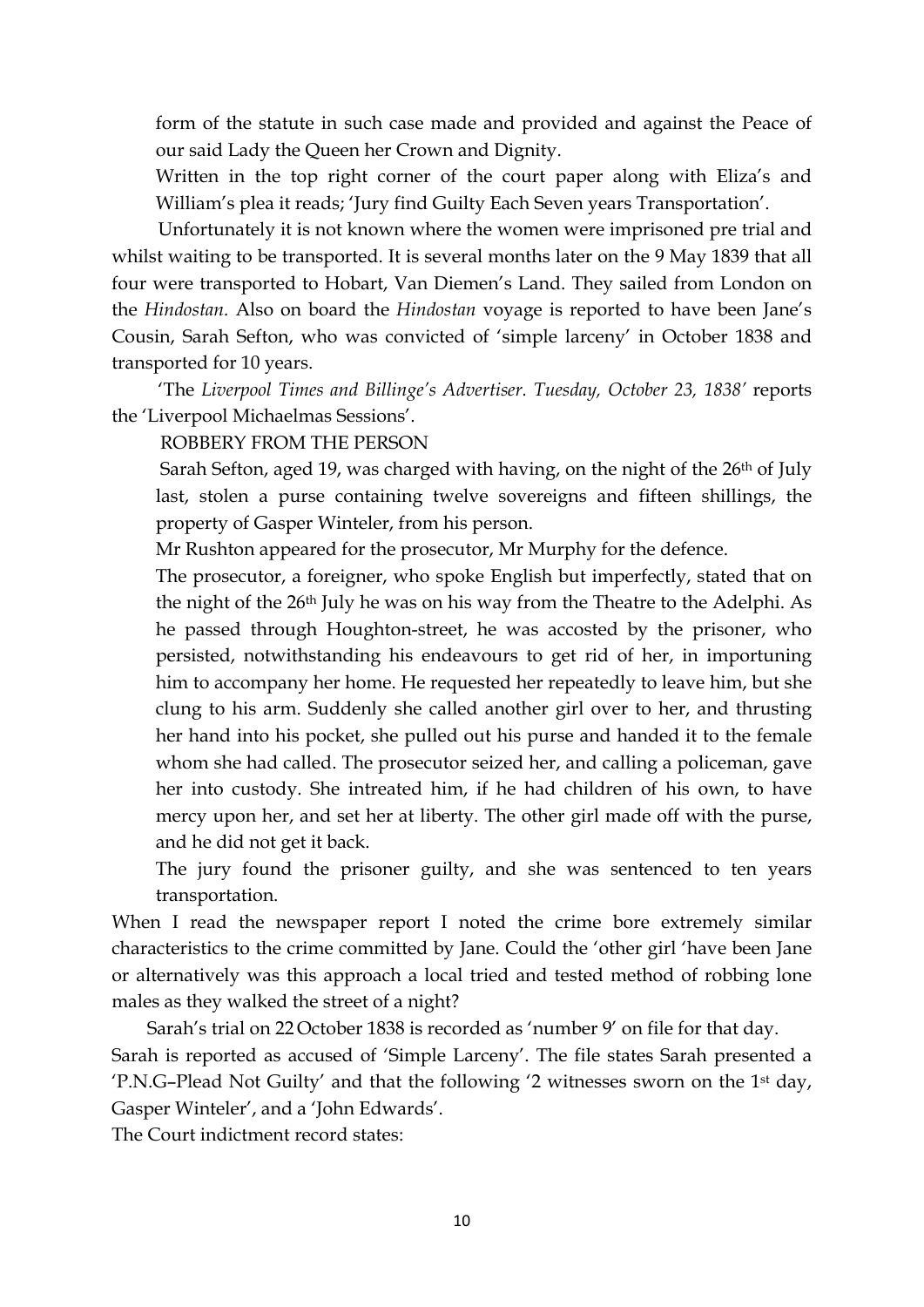The Jurors of our Lady the Queen, upon their Oath present, That Sarah Sefton late of the Borough of Liverpool, in the County of Lancaster, Singlewoman on the twenty sixth day of July in the Second year of the Reign of our Sovereign Lady Queen Victoria, by the Grace of God of the United Kingdom of Great Britain and Ireland, Queen, Defender of the Faith, with Force and Arms, at the Borough aforesaid, in the County aforesaid, and within the Jurisdiction of this Court, thirteen pieces of the current Gold coin of the realm called Sovereigns of the value of thirteen pounds fifteen pieces of the current Silver coin of the realm called shillings of the value of one shilling each and one purse of the value of six pence of the monies and Goods and Chattels of George Winteler upon the person of the said Gasper Winteler feloniously steal, take, and carry away, against the form of the Statute in that case made and provided and against the Peace of our said Lady the Queen, her Crown and Dignity.

Written in the top right corner of the court paper along with Sarah's plea it reads, 'Jury say Guilty Transportation for ten years'.

 The five women, Jane age 21, Julia age 31, Eliza age 20, Mary age 20, and Sarah age 20, sailed on the *Hindostan* arriving in Hobart, Van Diemen's Land on 12 September 1839. The voyage lasted 126 days.

 When reading Jane's convict conduct record I found it enabled me to paint a mental image of her. Jane is described as being '5 feet 3 inches (160 cm) tall', with 'Black Hair' and 'Black Eyebrows'. Facially she is described as having a 'Round Head, Oval Visage, Dark Hazel Eyes', with a 'Medium Nose, Mouth, Forehead, Chin' and has a 'mark on her right shoulder of J.W'. Her trade or calling is recorded as a 'House Servant and Plain Laundress'. Her native place is recorded as 'Kirby Lonsdale'; with her 'Religion' as 'Protestant' and that she could neither 'Read' nor 'Write'. Jane's Goal report records Jane as 'obedient 5 times in prison, conduct bad, Surgeons report very quarrelsome ... 6 times for drunkenness 8 days, 7 days & 5 days & fined single 2 years on the town real name Jane Sefton'.

In late September 1839, Jane, Mary and Sarah were transferred to Launceston on the *Brig Tamar.* Some old habits it appears possibly die hard for Jane because during the voyage, Jane, Sarah and Mary were found to have gone into the men's berth. A 'Gross Misconduct' verdict was given and all three received a sentence of '14 days' solitary confinement on bread and water' at Launceston Female Factory. For Jane four further offences were recorded between 1839 and 1841. One offence on the 9 December 1839 is recorded as 'absent without leave and drunk', 7 days cell on bread and water as the punishment. The second offence on the 19 March 1840 recorded as being 'drunk', the punishment being 7 days solitary confinement on bread and water. The third offence on the 20 July 1840 recorded as being 'drunk and insolent', Jane was reprimanded. Finally Jane's fourth recorded offence was on the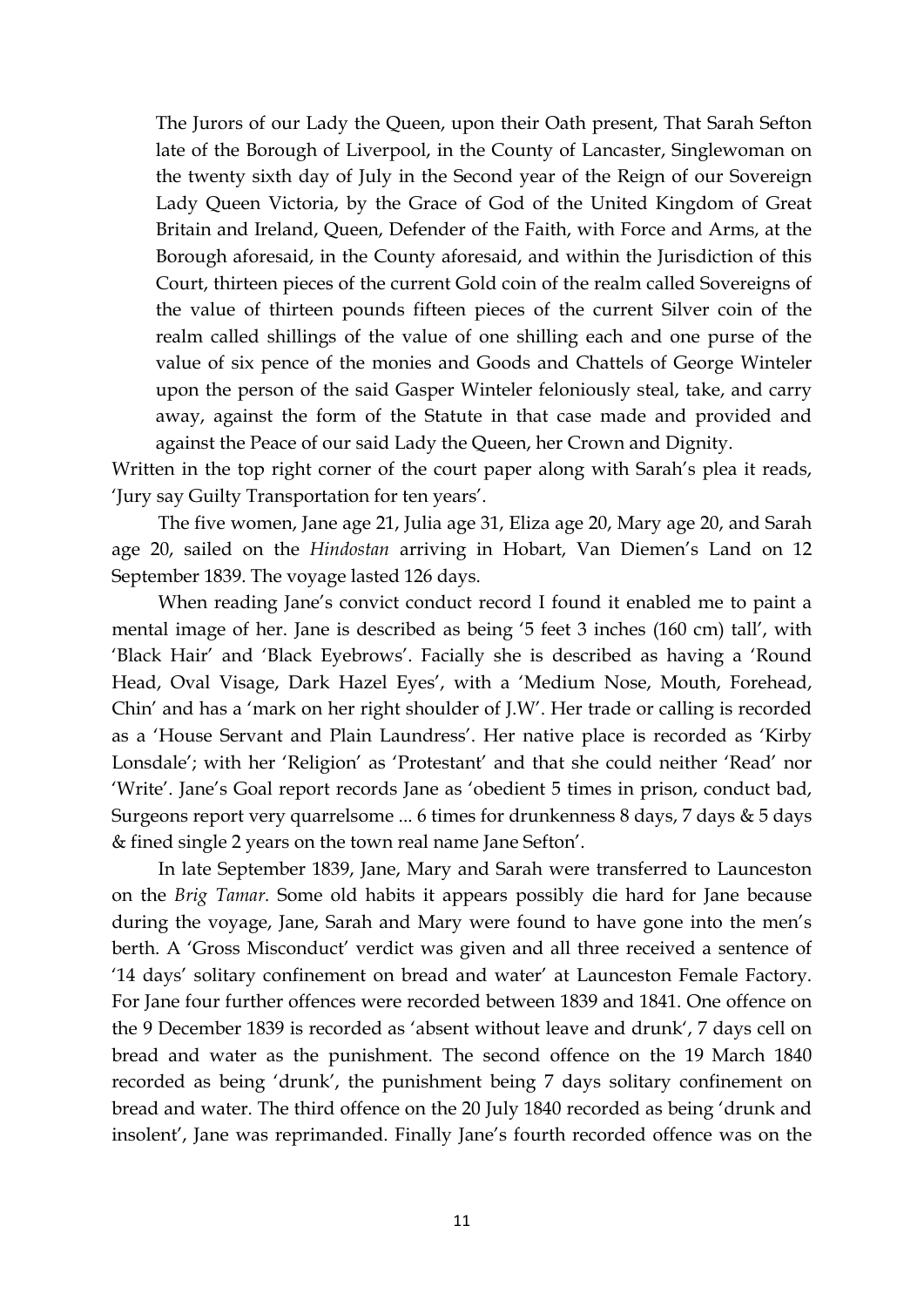10 October 1841 where she was found to be 'under the influence of liquor' with a punishment of 10 days solitary confinement.

 In 1841 an application was approved for Jane to marry convict Robert Howarth. Robert was age 23 years when he was transported. His native place is recorded as being 'Bolton, Lancashire'. His trade is recorded as a 'laborer'. He was tried and convicted at Lancaster, Lancashire on 2 December 1833 for the crime of 'housebreaking and stealing money' in 1833. Robert was sentenced to 7 years transportation and sailed from England to Hobart on the *William Metcalfe* on the 25 May 1834. The ship arrived in Hobart on the 4 September 1834, taking 102 days.

 Robert's convict conduct record also makes for interesting reading. Robert's 'Goal report' is stated as 'not known' and his 'Hulk report' as 'good, single' and the 'Surgeons report' as 'orderly'. However within 2 months of his arrival in Hobart he had 'disobeyed orders' and was confined to barracks for 3 months. From 1835 up to and including 1842, Robert is recorded as committing a number of offences which included reports for 'drunkenness', 'larceny', and 'misconduct'. One such offence in 'May 1836 wilful provocation under Oath' resulted in Robert's transportation being extended for a further 3 years and 'recommended to be dismissed from the Police'. It was in 1843 that Robert was granted his free certificate.

 The couple were married on the 28 July 1841 at St John Church, Launceston. Jane was 23 years old and Robert was 29 years old. The service was conducted by the Revered W.H. Browne. The marriage certificate records Jane as a convict, with Robert as having a ticket of leave. The couple both signed the certificate with their mark. In August 1845 Jane obtains a conditional pardon recommendation and in August 1846 her conditional pardon was approved.

 It is sometime during the late 1840s that the couple leave Van Diemen's Land and re-locate to live in South Australia for the first letter is written on behalf of Jane from Mount Gambier in South Australia.

The letter is addressed to Jane's Mother in 'Kirkdale Near Liverpool Lankeyshire.' That Jane's family lived in Kirkdale is beyond doubt, as in addition to the address on the letter, the England census records confirm that family members lived here in 1841, 1851 and 1861. This then raises the probability that on Jane's conduct record Jane's native place as Kirby Lonsdale is incorrect and that the spelling of Kirby Lonsdale has been confused with the township of Kirkdale, Liverpool.

All three letters from 1849-1853 that survive today have been written in South Australia 1849 and 1851 and in Victoria 1853. They are all penned by a different hand, each having different handwriting and are signed for on behalf of Jane and Robert. They all describe the local trade whether it is wool, wages, or shipping with Jane appearing eager to describe to the family in Liverpool what a good a life the couple are living in South Australia. Jane always describes the positive aspects of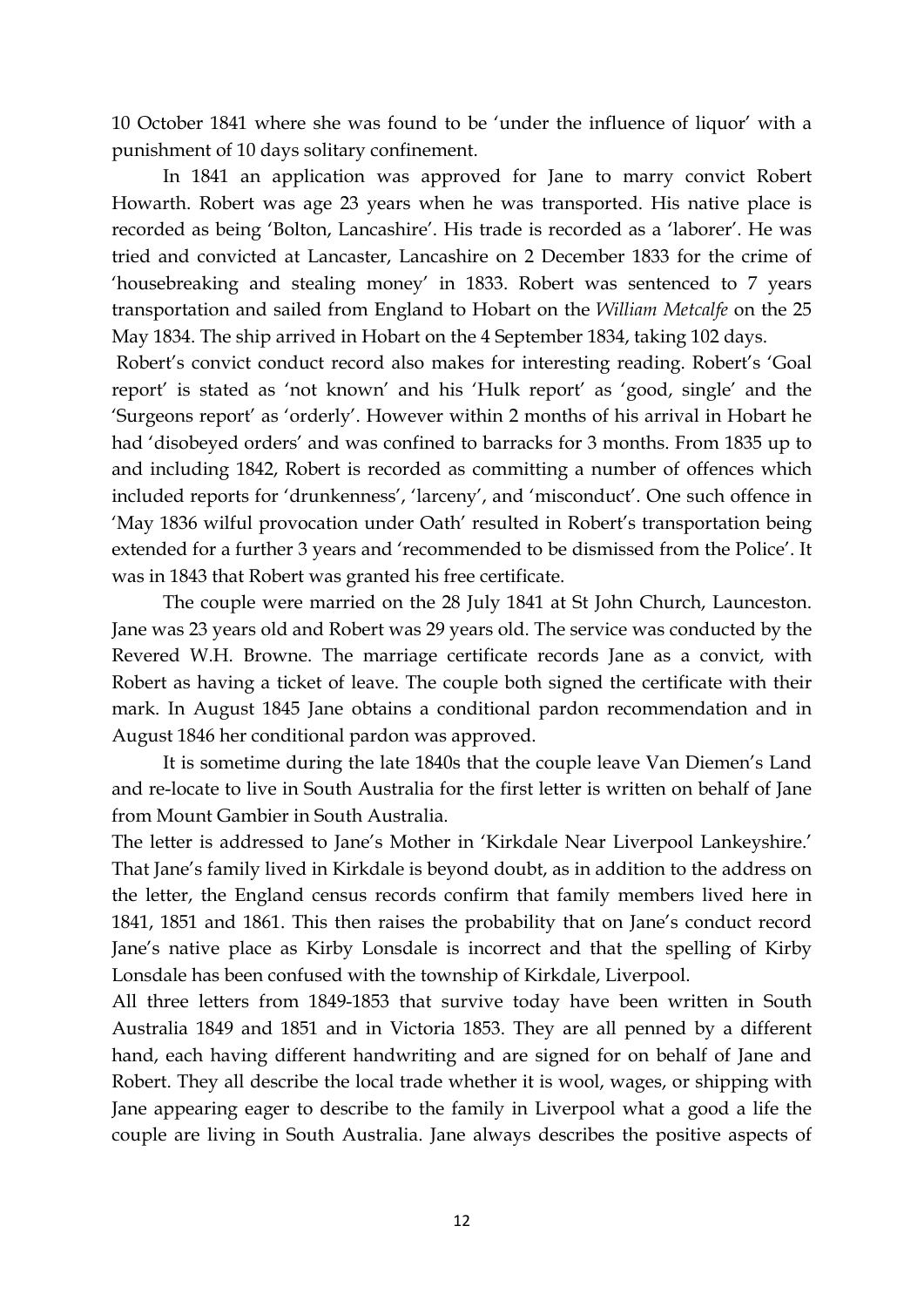their life. The letters show that the couple have a hunger for news from home and how they want to be informed of how life is in England.

 But for me I feel the most potent personal aspect of all the letters is that they speak of separation and loss and tell of a woman who wants to connect with her mother and family. In the letters Jane wants to hear of the news of the health of a sister, she desires for her younger brother to immigrate to South Australia. And sadly for Jane she repeatedly seeks information on where her father has been buried. Each singular letter and all three collectively show I believe a demonstration of her wanting to connect to her family, with a need to impress upon them how well her life has become during the past 10 years from when she left Liverpool. I have reproduced extracts of the letters exactly as they have been originally written. Where I am unable to read a word I have replaced that word with an X several words with XX.

It is 1849; Jane is 30 years old and writes:

Dear Mother Sisters & Brothers I make with pleasure set down to rite to you all hopeing to find you all in good health as it leaves me at present thank god for it Dear Mother I think it very X that I have not received no Answer from you for this two years come February & I have rote to you two letters since then but i hope you will answer this one by the return of post as we are anxious to hear from you all Dear Mother we have left Vandiemansland now & are come over to South Australia living at Mount Gambier & are doing very well at present Dear Mother I must not forget to tell that I have got my liberty thank god & I have had it this two years & Robert and me are in very comfortable living we

have no family not at present.

 Jane continues to write that she has sent over to Van Diemen's Land, hoping that there will be letters there. But unfortunately Jane reports that she has had no answer from there. Jane asks 'please to answer this by return of post'.

 But in what is a continued on going theme for Jane in two of her letters is the personal grief she experiences in hearing of the death of her Father, which includes her sadness of her not knowing where he has been buried or whether he spoke of her at his death. Jane writes:

 I was very sorry to hear of the death of my father which I told you in my other letters but not hearing from you before I can't say weather you have received them also I hope you will get this one from us Robert and me have made up our minds to stop in this country yet a wile hearing such a bad account of England being in such a bad state But in the course of two or three years we might see England once more In your next letter you will please send me word where my Father was buried and weather he said any thing about me at his death Dear Mother I am very much obliged to Mr & Mrs Tillison for they're kind attention on my father when on his death bed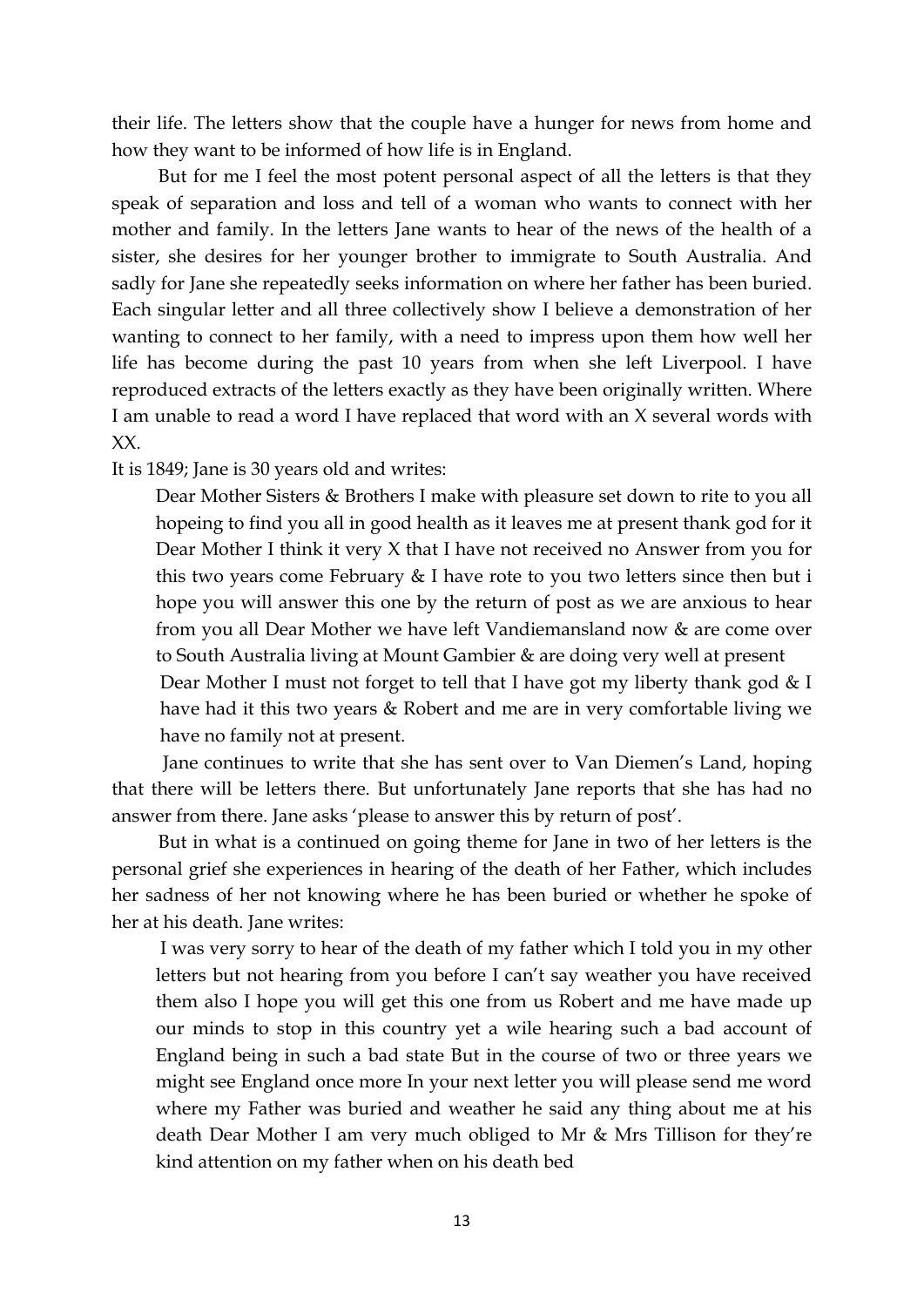Jane concludes her letter by asking to be remembered to her brother John, asking her Mother to 'tell him I hope he will behave as a father to my Brothers Williams Children XX'. The letter is dated and has been franked by the postal service as 'G.P.O. JA+25 49 South Australia'. The letter is franked as being received in England as 'Liverpool JY 2 1849'. Interestingly the person who penned the letter (Jane could not write) makes a mistake common to some who date a letter today. For the person who wrote the letter on behalf of Jane wrote 'Jan 3 1849' having first crossed out the year '1848'. For isn't it sometimes true that many people at the start of the year forget that a New Year has begun and write the old year date.

 In reading the letter I found it to have an overall personal sentiment and an endearing positive narrative of a daughter engaging with a beloved Mother. Jane's writing tells of mixed emotions, she is eager to inform her mother that she has received her liberty, but her lack of knowledge as to where her father has been buried appears to be particularly hard for her.

 There does appear to have been communication prior to 1847 between Jane and her family for Jane does know of her Father's death and has received some family news. Including that a Mr and Mrs Tillison assisted the family on the death of her Father. This family whom Jane speaks of are the neighbours of the Sefton family in Kirkdale. Information in the England census return 1841 and 1851 does confirm this. With regard to the death of Jane's Father, records inform me that he died 4 years previously in 1845, age 55 years and that he is buried in the churchyard of St Chad's, Kirkby. His burial of the 3 April 1845 at the same church Catherine and he were married and Jane and her siblings were baptised. Sadly it will never be known if any member of Jane's family ever told her where her Father was buried or if he did speak of her on his death bed. So did her Mother write or not in the two years prior 1847-1849, or was the mail lost or destroyed in Van Diemen's Land? Again I will never know.

 To conclude her letter Jane signs 'kind love to you all and remain your affectionate daughter'. In a post script Jane asks to be remembered to all her 'enquiring friends'. But it is the final piece of the letter that acts like a piece of jigsaw. For Jane asks for all future correspondence to be addressed to 'Robert Howarth at R.R. Leake Esq: Glencoe near Mount Gambier South Australia', and this is where I could now pinpoint that the couple had left Van Diemen's Land and were now living and working in South Australia.

 In searching for evidence of the couple at this address I found that Robert Roland Leake was a well known pastoralist within the district. R. Cockburn, 'Edward John and Robert Roland Leake', in *Pastoral Pioneers of South Australia Vol.1*; a book compiled from a series of articles from *The Adelaide Stock* and *Station Journals,* in 1925 informs that;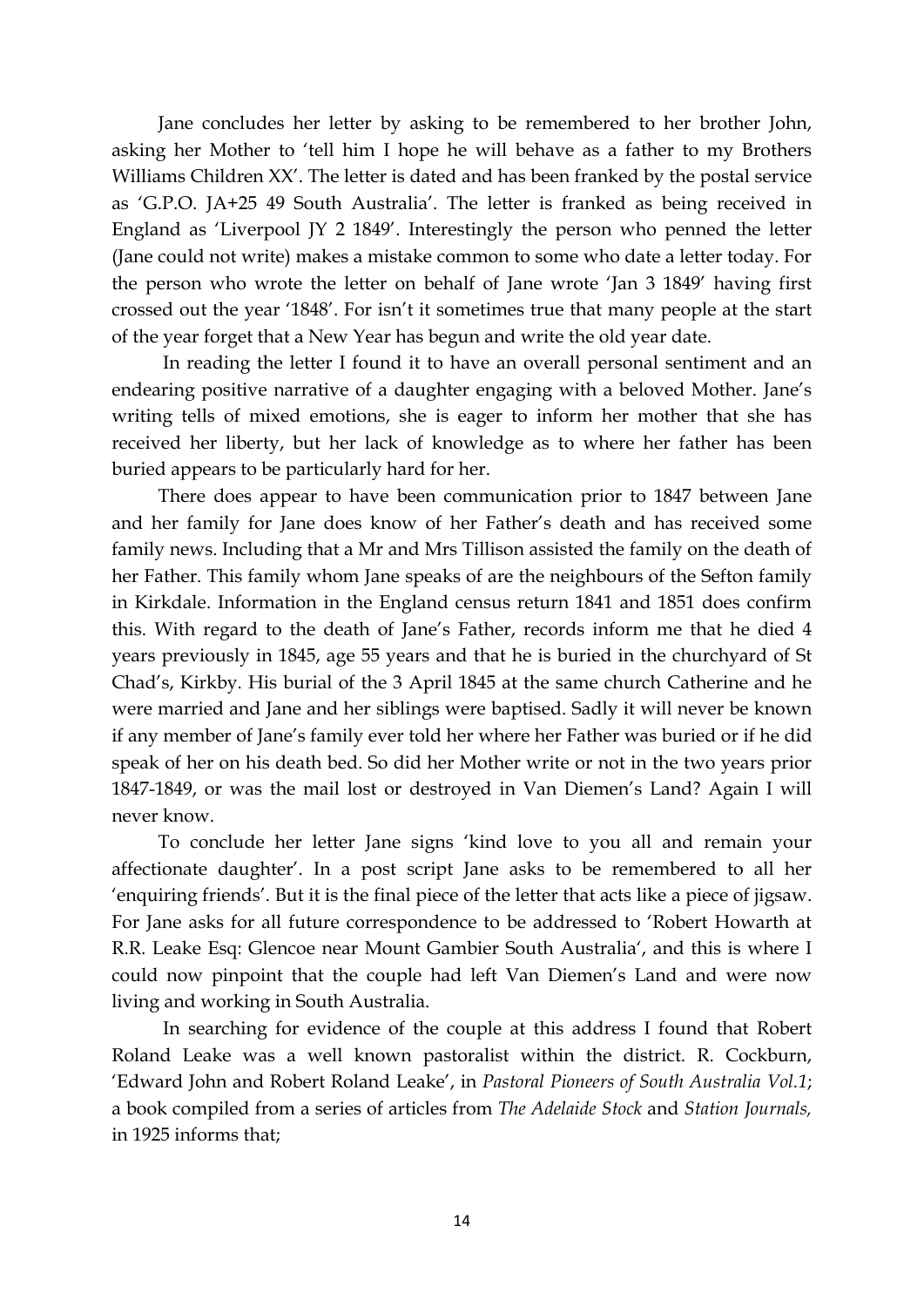Edward John and Robert Roland Leake went through life hand in hand, so far as their business interests were concerned, and their careers are inseparable from the early pastoral history of the south-east ... They were the sons of the Hon. John Leake who had migrated to from England to Tasmania in the sailing ship the "Andromeda" in 1823 and upon arrival was given a grant of land at Campbell Town. He, together with Mr Gillis, is credited with having introduced the Merino sheep to Tasmania, in 1824, by the importation from the Elector of Saxony.

Robert Roland Leake did not remain in Tasmania thou and travelled from Launceston to South Australia in the late 1830s working for the South Australian Company. He subsequently left the company and according to the article:

 ...was first attracted to the country north of Adelaide, and in a return published on August 28, 1841, he is shown to have been, at that time, the fourth largest holder of sheep in the province, apart from the South Australian Company... In the early 1840s Robert Leake was joined by his brother Edward and they transferred their pastoral activities to the south-east, where operations were conducted on a considerable scale ... The two bothers settled at a spot they called Glencoe, in compliment to Mr. McIntyre, who came from Glencoe in Scotland ...They built a slab hut, with a bark roof, which was put together without a nail. Afterwards the more ornate homestead, known as "Frontier House, "was erected, the foundation stone being laid by Mrs Robert Leake, with considerable ceremony.

 The article includes an extract written in 1845 by Evelyn P. Sturt, the brother of Captain Charles Sturt, the explorer:

"Description of runs occupied by R.R. and E. Leake, holders of an occupation licence. Situation-South-eastern portion of the province...'Glen Co., running six miles by two and a-half wide, under the north-east side of the Bluff Range marked by trees".

The article states that during the next decade the brothers expanded their livestock and land holdings considerably. Robert died in 1860 and upon his death Edward returned from living in Portland to live at 'Frontier House'. Edward died in 1867. Then over the course of the years the Leake family estate was sold. Today the 'Glencoe Woolshed' survives, built in 1863 it remains as a museum owned and managed by the National Trust of South Australia.

 I have attempted to trace Jane and Robert within the district during the late 1840s and early 1850s; looking for their names contained within local records, however unfortunately to date I can find no record of Jane or Robert being named in any employment records of the Leake Brothers at 'Glencoe' or living in Portland. However contained within the Tasmanian archive records I found that Robert had sailed as a passenger on the *Brig 'City of Sydney'.* The ship departed Launceston to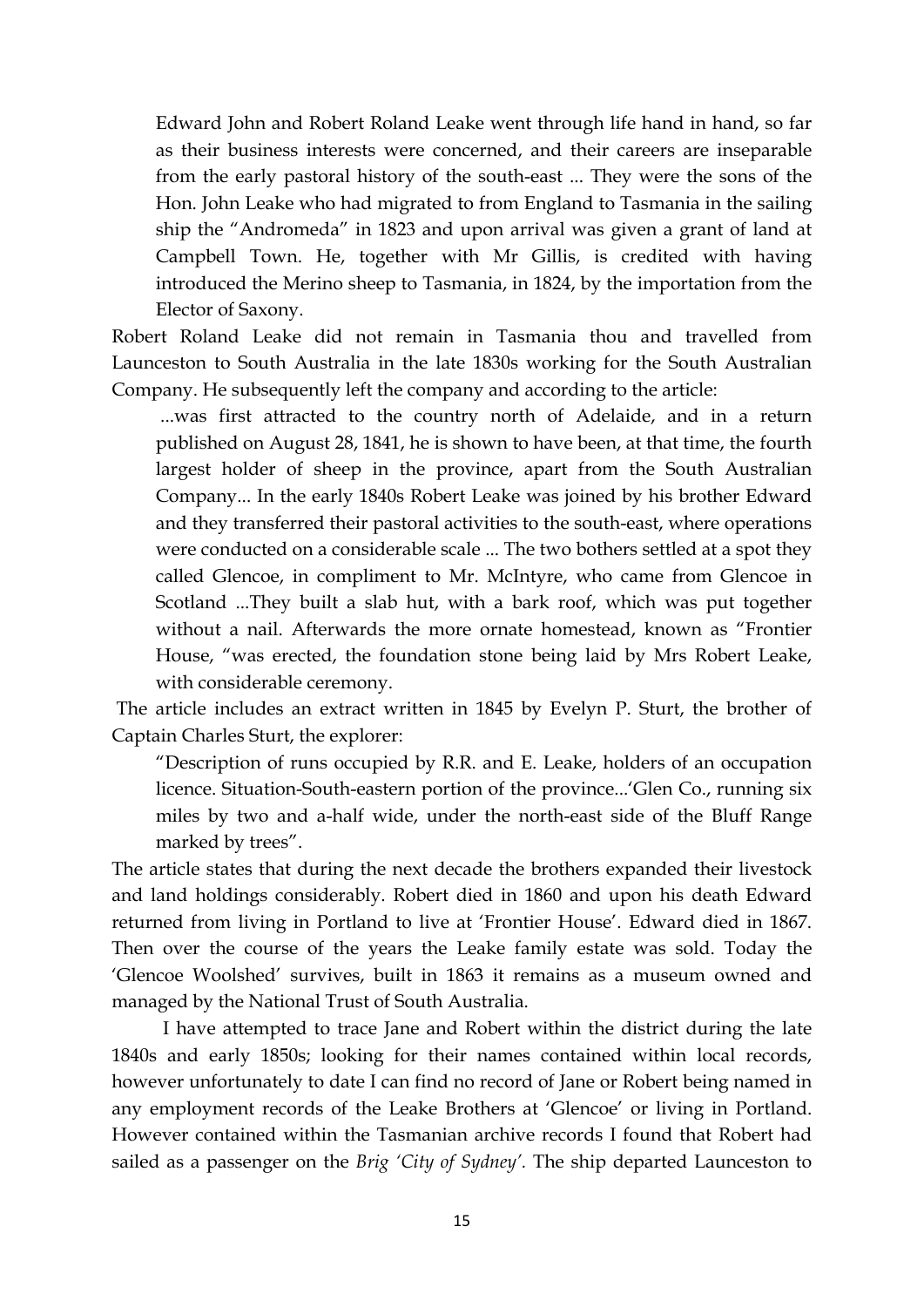Portland Bay on the 28 November 1850. The reason for Robert returning to Launceston and his subsequent return to South Australia is unknown to me as Jane in her letters gives no indication of such sailings.

 It is now 1851 and moving forward two years and Jane writes a letter from 'Portland 22nd Feby 1851'. The letter is penned on the day she received a letter that morning from Liverpool. Jane writes a long letter to her Mother and writes of her family; Betsy, Stephen and her Father. She provides detail and insight into the life of the district she is now living in and paints a very rosy picture for her Mother. And while not all of the early pastoralists or pioneers would share Jane's view of life. Jane may well now feel she is living a life in Portland in 1851 that would have been far better than the life she would have been living in Liverpool, England.

My Ever Dear Mother,

 I have the pleasure of receiving your kind letter of the 6th Sept last this morning the intelligence it conveys in two instances, I regret, the illness of my dear sister Betsy in the first place but his I hope may be only temporary, and previous to receiving any other communication from you I trust that you will be able to report her as perfectly Restored to health.

In the next brother Stephen having proceeded to New York I cannot flatter myself with a hope of now seeing him in Australia. Althou I have for some time anxiously looked for his arrival by some one or other of the Emigrant ships arriving at some of the shipping Ports from England, when you write him please say that Robert & myself have been sadly disappointed, the expense of his coming out here as an Emigrant would not have been much greater than Going out to America as a Passenger, and from the Experience both myself and Robert have of this Country, we are convinced he could do as well here if not much better than where he is gone to, current rate of wage for single men is from £25 & £30 annum in this colony with board & lodging. You can mention to him those particulars when you write him, and suggest the probability of getting a vessel from New York to the Colonies direct, as American Vessels occasionally come to Sydney Melbourne South Australia and Van Diemens Land for wool and also for whaling purposes. Should he be fortunate enough to procure a passage in the way above stated, on writing to us & an opportunity for which is almost daily, his conveyance here will be attended to by us. Our Former Letters My Dear Mother will have informed you of our having established ourselves as housekeepers in Portland with every prospect of doing well, to the present period We thank God have no reason to change our Report, I send you by this vessel some of the latest papers published in this Township, which 15 years since was a proper wilderness, and only inhabited by Black natives. this season there has been Five large vessels loaded here with the wool grown in our District. Pray in Return send some of your newspapers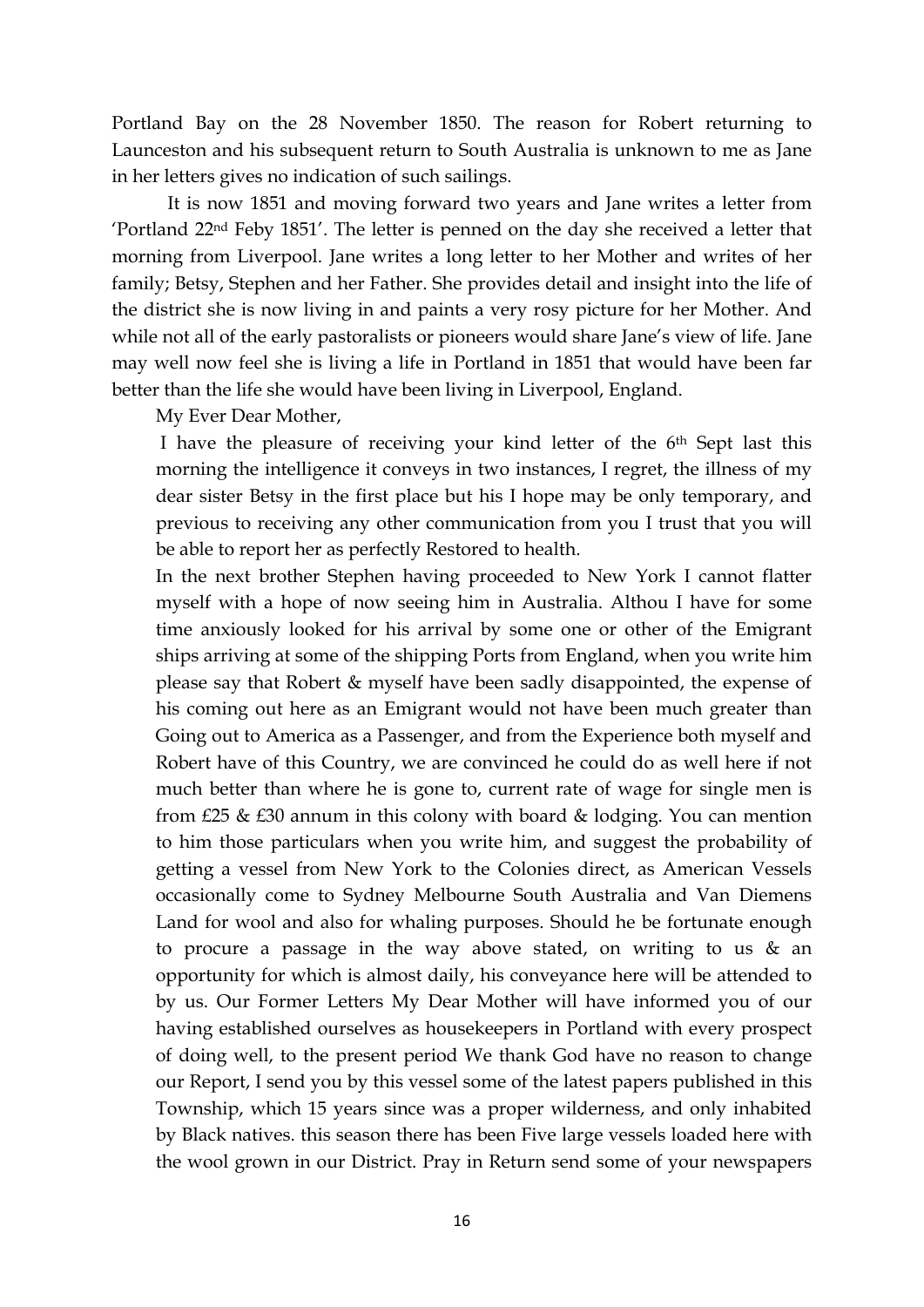they will afford us some amusements and Information about our Native Country.

 At this point in the letter Jane suddenly breaks from speaking of trade and local news and again raises the lack of her knowledge as too where her Father has been buried. It certainly appears that even though they have been communicating Jane's Mother has written a short letter and has still not told Jane the information she wants to hear. Jane writes:

 'I regret to note the shortness of your letter, you altho I previously asked you have never mentioned where my Dear Father was buried pray do mention this in your next.'

Then again at the next sentence Jane continues to discuss trade, and states:

you have not given us any information as to how trade was going on or if it was X. in our Place everything in the Way of Trade from October to the X of this month all is X but from that things are very Dull generally. The necessarys of Life are generally cheap and very abundant the Best Beef & Mutton prime joints X a 2plb never exceeds the latter price. The meat equal to any in Great Britain altho only Grass Fed, the Price of Flour which is at present rather high you will see by the Newspapers, Clothing Cheap almost as in England,

Jane then continues to tell her Mother of the local bush fires, although I feel she has not disclosed the full extent of the devastation and the catastrophe caused by the fires in February 1851. Jane writes:

 you will observe by the newspapers sent you that many Parts of this & the adjoining Colonies have been visited by Fire those Fires originate in the Bush and are often very destructive, the late one has done much mischief

The 'very destructive' fires Jane writes about and that 'the late one has done much mischief' is more than likely to be her reference to the bushfires which raged through the colony in February and particularly on the day of 6 February. Fires caused by extreme temperature and northerly winds which burnt through a quarter of the state, the Portland area included. Fires were people were tragically killed and injured, were people lost their homes, and numerous livestock and native animals were killed. The Melbourne Newspaper, *The Argus* of 10 February 1851 reports:

THE LATE BUSH FIRES

In our Saturday's issue we briefly alluded to the extensive and destructive bush-fires that prevailed throughout the country, more particularly on the Thursday preceding. Rumours have reached XX of conflagrations on every side, but as we did not wish to appear alarmists, we refrained from noticing any but those that were well authenticated, knowing how exceedingly prone report is to magnify and distort particulars. Since then, however, we learn with regret that little only of ill news had reached us, and that what we thought magnified, is unhappily very far from the fearful extent of the truth.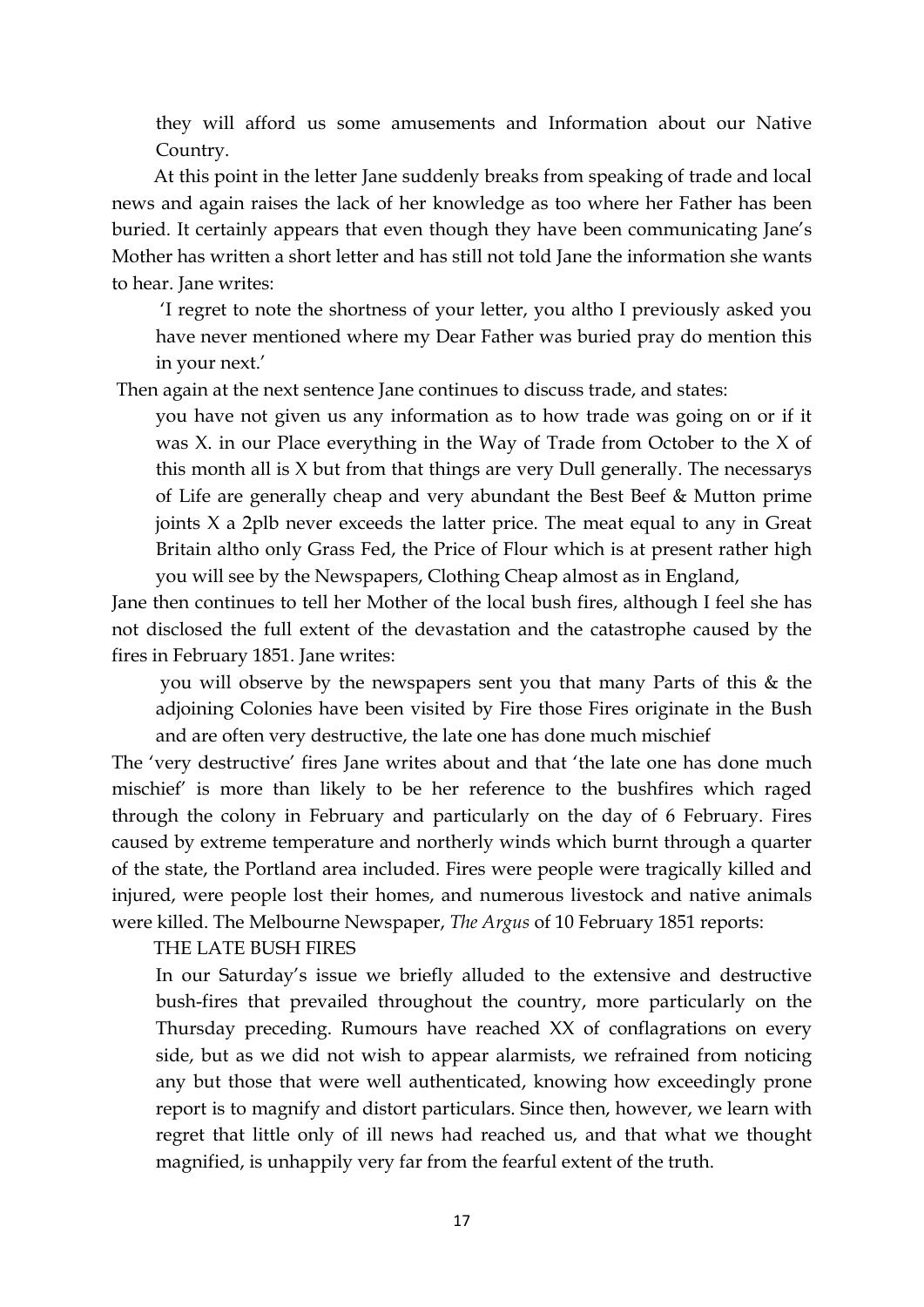The Newspaper continues to report the damage and the tragic loss of life that ensued. Providing reports from several sources and the district local newspapers, including a report from a Portland newspaper:

The Portland Herald gives the following as some of the damage done in the district prior to the 3<sup>rd</sup> instant, and we almost dread to receive the accounts of devastation that must have been caused by the burning gale of Thursday last. It says - "Mr Hector McDonald, Smoky River, has got all his hay and oats burnt. His partner, Mr McKenaie, of the Britannia Inn, Portland has got his cottage, a first-rate cart, with a complete set of horse harness, burnt to ashes. Mr Curtin, at the Water Holes, has lost all his wheat, oats, hay and a great part of fencing by a bush fire. Mr Montgomery, Mount Emu Creek, has had a flock of sheep completely destroyed by bush fire.

Jane certainly does not dwell upon such grave news and the tragedies that occurred in the district, but seems always to expound the positive aspects of her life and life in general in Australia. For following such news at the next sentence Jane again seeks to inform her mother of the benefits of emigration to the colonies and writes:

You may not be aware that parties disposed to immigrate to those colonies are afforded many facilities by their Parishes on application to them for that purpose, this I think cannot be to generally known in X neighbourhood, as many Persons would be very glad to avail themselves of the opportunity of coming out here

The mail by which this Goes is about to close I am obliged to conclude & joined by Robert in love to you & my dear Sisters and Kind Respects to all Friends Believe Me Dear Mother

Yo Ever affectionate Daughter Jane Howarth

 Two years now pass and the third and final letter which has been preserved is dated 1853 and reads 'Melbourn Dec 6 1853'. Sadly this letter is the most difficult to read due to the clarity of the handwriting, brown in colouring and its general poor state, being ripped in parts and with sections missing. In this letter Jane does not appear to have lost any hope of not seeing her brother Stephen again, and writes again a positive account of the livelihood that he could find if he were to emigrate to South Australia. Jane writes:

Dear Mother,

I received your kind letter dated Nov 28 1853 and was Glad to hear from you and i hope when you write me Again you will be able to give some good Account of Brother Stephen I am sorry to hear of my Brother James was so ill when you write to me dear mother i send my kind letter and love to you and my sisters and brothers things are X here at present thank goodness for it i wish X see you All but i am doing well at present X that you are doing so too dear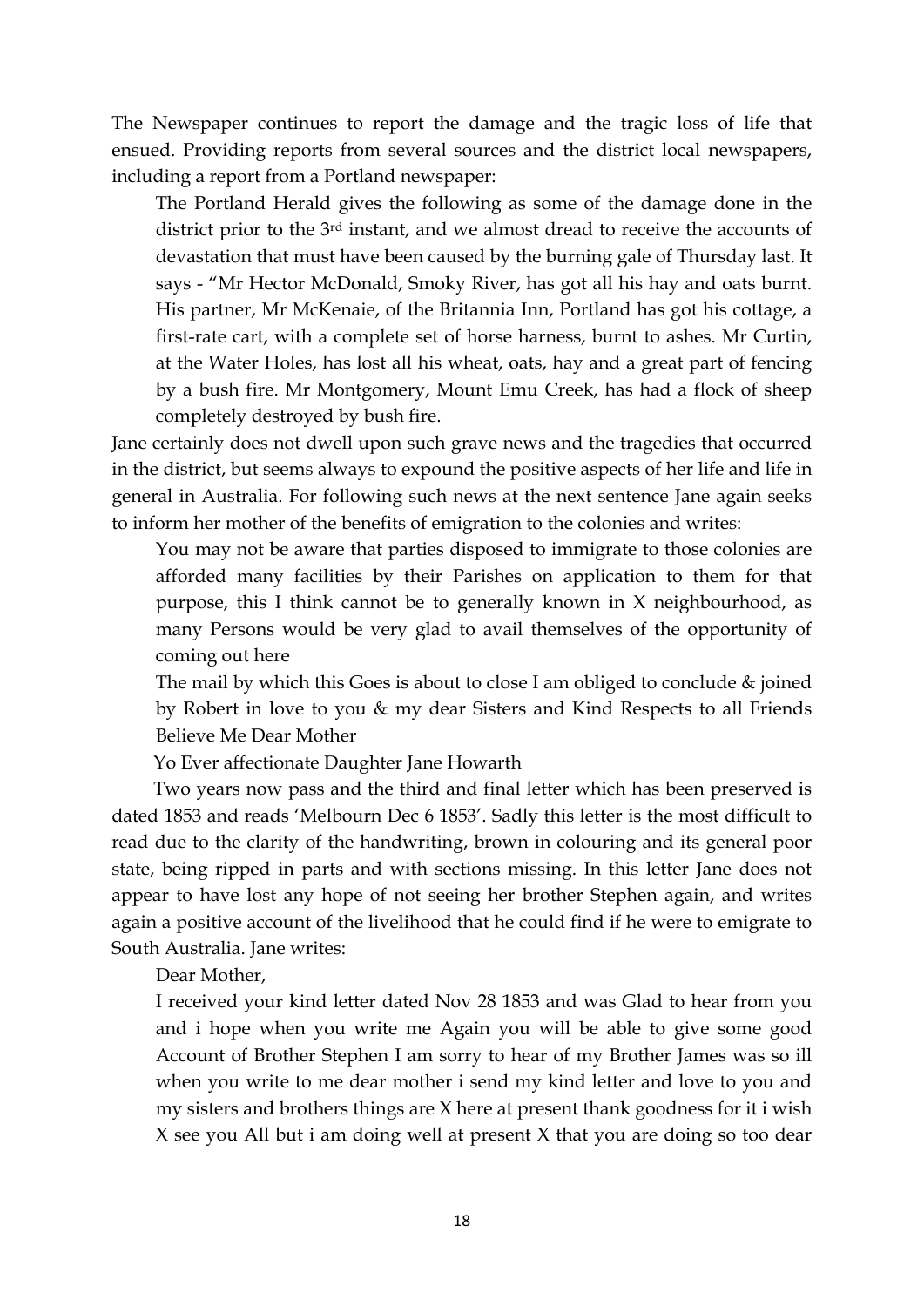mother I he X with X of my dear husband since you X but I hope for the X my dear sisters X true I love XX

Sadly further key words are illegible in this section and the remainder of the letter after this section has been unfortunately lost. This is regrettable as at this section Jane writes a particularly emotional account gleaned from the words that are legible. In the next surviving portions Jane tells her Mother of the price of wages:

XX are from 10 to 9 shillings per day to carpenter and other Tradesmen are from 25 shillings per day Stone Cutter 2 pounds per day But the rent is dear in Melbourn and the rate of board for single men are 30 shillings per week but still people can do well if my Brother Stephen should come to Melbourne or to Portland XX Melbourn home to XX

Jane then goes on in detail to give names, houses and addresses of contacts in Melbourne and Portland, people and places where Stephen can contact and find work. The writing is hard to read but I believe further scrutiny would reveal the contacts details. However one of the addresses I am able to read is 'XX house at the Top of Little Bourke Street East'.

 When I read this letter and the previous letter were Jane focuses so much emotion on Stephen it leads me to ask myself; what is it about Stephen above the other brothers that lead Jane to anxiously look for his arrival at the ports over the years? Jane clearly desires to see him again and she even suggests he sail from New York to Australia and gives details of wages and names and locations of contacts for him should he arrive. Could it be that as Stephen is Jane's direct younger brother they have a special relationship? Jane is the elder by 7 years. Stephen would have been 13 years old when she left Liverpool. Or was it something about Stephens's personality? Or is it possible that it is Stephen's circumstances, in that he is the only brother unmarried and is able to travel? Has Jane reasoned that as he too has left England then why should he not come to South Australia and she could have direct contact with him, a member of her family? Possibly if Jane is living a life she sees as better than the one she lead in Liverpool, then she concludes that Stephen could have this better life also.

 Finally to the very last surviving piece of the letter, that gives an indication that Jane appears to have been caught up somewhat in the sign of the times - the Gold Rush of the early 1850s. For Jane ask her Mother about the gold she has sent her. Intriguingly Jane says; 'In the last letter I sent one piece of Gold you did not say if you got it'. If Jane told her Mother in the letter a gold piece was included her Mother did not say she never received it or say thank you if she did. Did Jane ever find out if her Mother received it? I will never know. Also if Jane sent a piece of gold, then possibly she has kept an amount of gold for her owns needs also. Jane then concludes by providing a name and address of where her Mother is to send correspondence to her. The name is not legible for me to read but it is one of the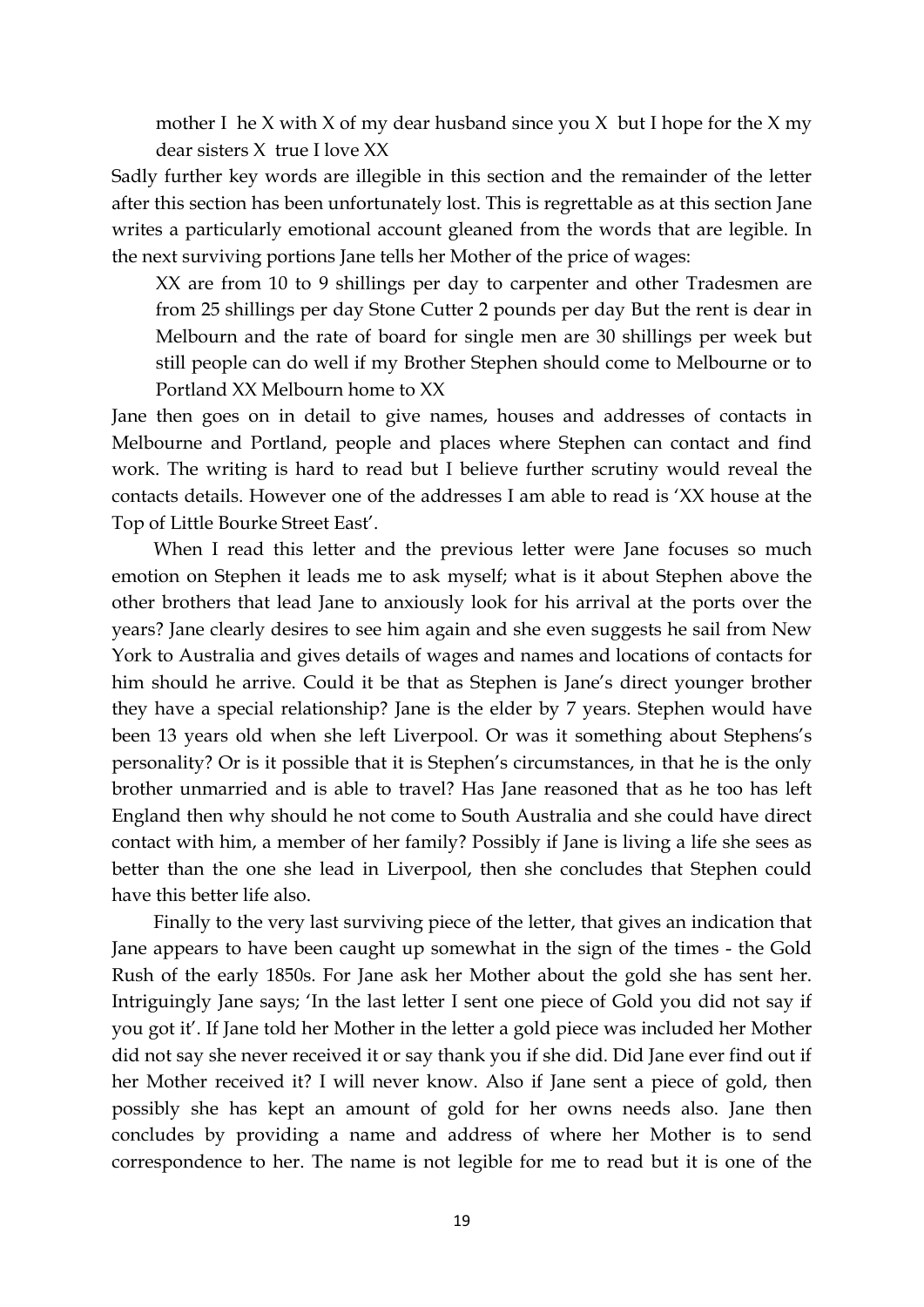names previously quoted by Jane as a contact for Stephen and is located in Portland. It is here that her letter ends.

 Whatever did become of Jane and Robert after 1853, what happened in Jane's life? Did she find a better living in Australia? Did she stay in the Portland/Melbourne district? Did she ever meet her brother Stephen again? Did any member of her family tell her where her Father was buried? Did she have any children? These and so many questions unanswered. And whilst I will continue to search archive records and newspaper reports to find answers to some of those questions they will not provide me with the insight into Jane's personal thoughts, feelings and desires. So, I feel very privileged that by the nature of Jane's letters to her mother I can catch a rare glimpse of the person she was and be able to share some of her life story. A story she could not have conceived would be hers when she lived in Liverpool, nor that it would be retold over 160 years later. I also am extremely fortunate and grateful that those letters did not perish; they were not thrown away, but that they were kept in a jar in the dark cupboard for so many many years. And by the very nature of them being kept always meant Jane was never forgotten by her family.

## Postscript

I have reproduced Jane's letters, the court indictment files and the newspaper reports as they have been either handwritten or printed, word for word. This includes spelling. Sadly within Jane's letters or newspaper articles there are words which I am unable to decipher, where this occurs I have added an X for the word and XX for several words or a paragraph.

## Sources

Cockburn,R, 'Pastoral pioneers of South Australia, 2 Vols. Adelaide: Publishers Limited, 1925- 1927("Reprinted from the Adelaide Stock and Station Journal.") http://trove.nla.gov.au

Convict conduct record, Hindostan, CON 15/1/9 images 25, 26, 27, 28. Archive Office of Tasmania Tasmanian Archive and Heritage Office.

Convict description, CON 18/1/22 image 33. Archive Office of Tasmania Tasmanian Archive and Heritage Office.

Convict description record, Hindostan, CON 19/1/13 image 246. Archive Office of Tasmania Tasmanian Archive and Heritage Office.

Convict conduct record, William Metcalfe, CON 23/1/2 image H 1835 to 1854. Archive Office of Tasmania Tasmanian Archive and Heritage Office.

Convict conduct record, William Metcalfe, CON 31/1/21 image 82. Archive Office of Tasmania Tasmanian Archive and Heritage Office.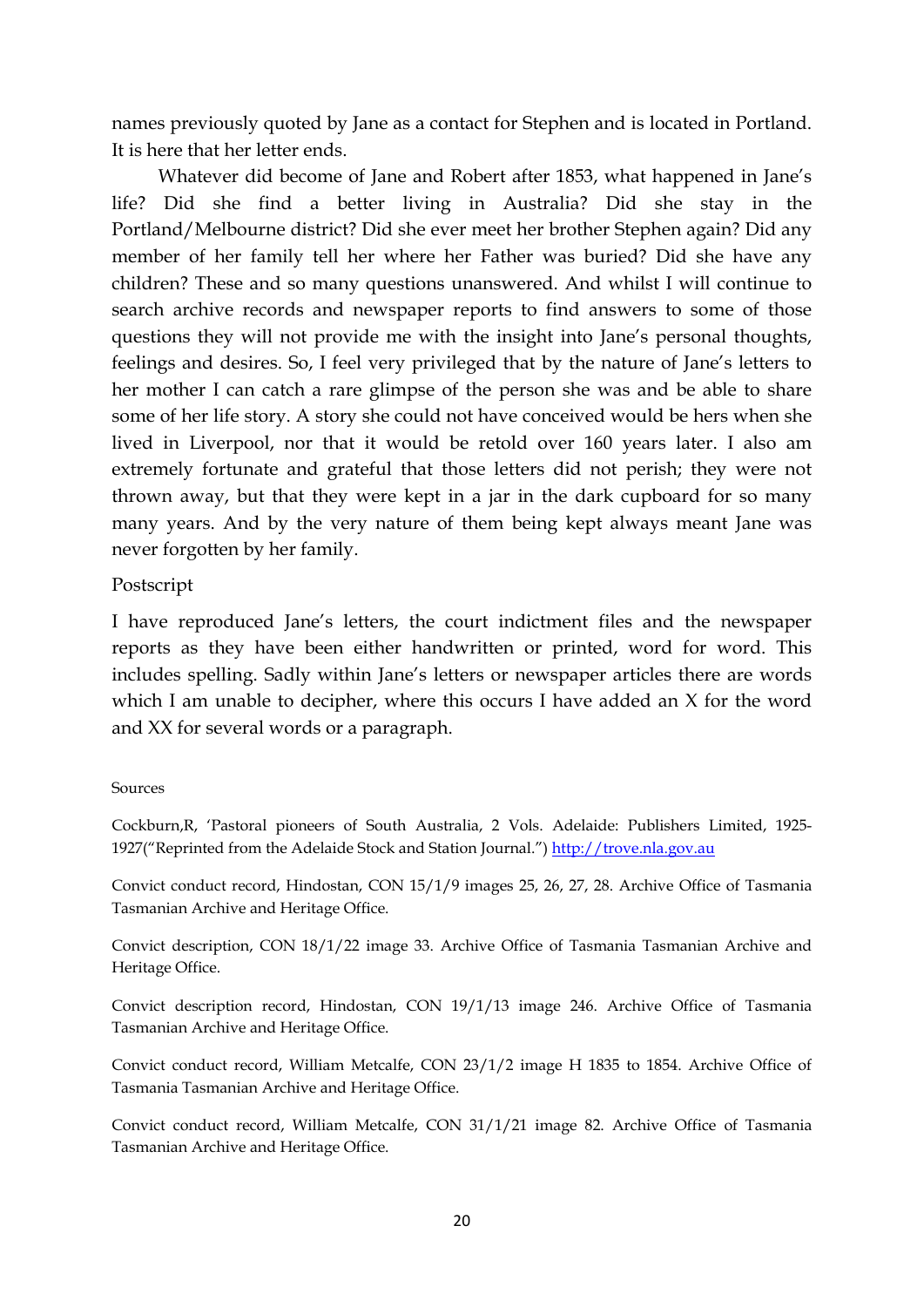Convict conduct record, Hindostan, CON 40/1/2 image 182. Archive Office of Tasmania Tasmanian Archive and Heritage Office.

Convict conduct record, Hindostan, CON 40/1/4 images 24, 124. Archive Office of Tasmania Tasmanian Archive and Heritage Office.

Convict conduct record, Hindostan, CON 40/1/6 image 127. Archive Office of Tasmania Tasmanian Archive and Heritage Office.

Convict conduct record, Hindostan, CON 40/1/10 image 33. Archive Office of Tasmania Tasmanian Archive and Heritage Office.

Convict application for permission to marry, CON 52/1/2 page 76. Archive Office of Tasmania Tasmanian Archive and Heritage Office.

Convict departures, POL220/1/1 p277. Archive Office of Tasmania Tasmanian Archive and Heritage Office.

Female Convict Research Centre. http://www.femaleconvicts.org.au

Glencoe Woolshed. http://w.w.w.nationaltrust.org.au/sa/glencoe-woolshed

Interment record. Toxteth Cemetery. Liverpool. 1906.

Jane Howarth letter 1849. Glencoe, Mount Gambier, South Australia.

Jane Howarth letter 1851. Portland, South Australia.

Jane Howarth letter 1853. Melbourne, Victoria.

Liverpool Record Office. Public Record Office. England U.K. Census 1841. F.O 107/519.11.30

Liverpool Record Office. Public Record Office. England U.K. Census 1851. 2190. 3.3/512.528.

Liverpool Record Office. Public Record Office. England U.K. Census 1861. 9.2721.89/24.

Liverpool Record Office. Quarter Sessions Indictments, Felonies and Misdemeanours. 347 QUA, 1/16, 22 Oct 1838 1 Vol.

Liverpool Record Office. Quarter Sessions Indictments, Felonies and Misdemeanours. 347 QUA, 1/17, Liverpool Record Office. 4 Dec 1838 1 Vol.

Liverpool Record Office. Registers of Burials, 1813-1917, 4 volumes 283 Kir/4/1.

Liverpool Record Office. St Chad Kirkby. Parish Register of Baptisms. 1813-1839.283 Kew 2/1.

Liverpool Record Office. The Liverpool Mail. Thursday, November 29, 1838.Vol.V.No 346.

Liverpool Record Office. The Liverpool Mail. Saturday 1, December, 1838. Vol.V.No 347.

Liverpool Record Office. The Liverpool Mail. Thursday, December 6, 1838. Vol.V.No 349.

Liverpool Record Office. The Liverpool Times and Billinge's Advertiser. Tuesday, October 23, 1838. No 4286.